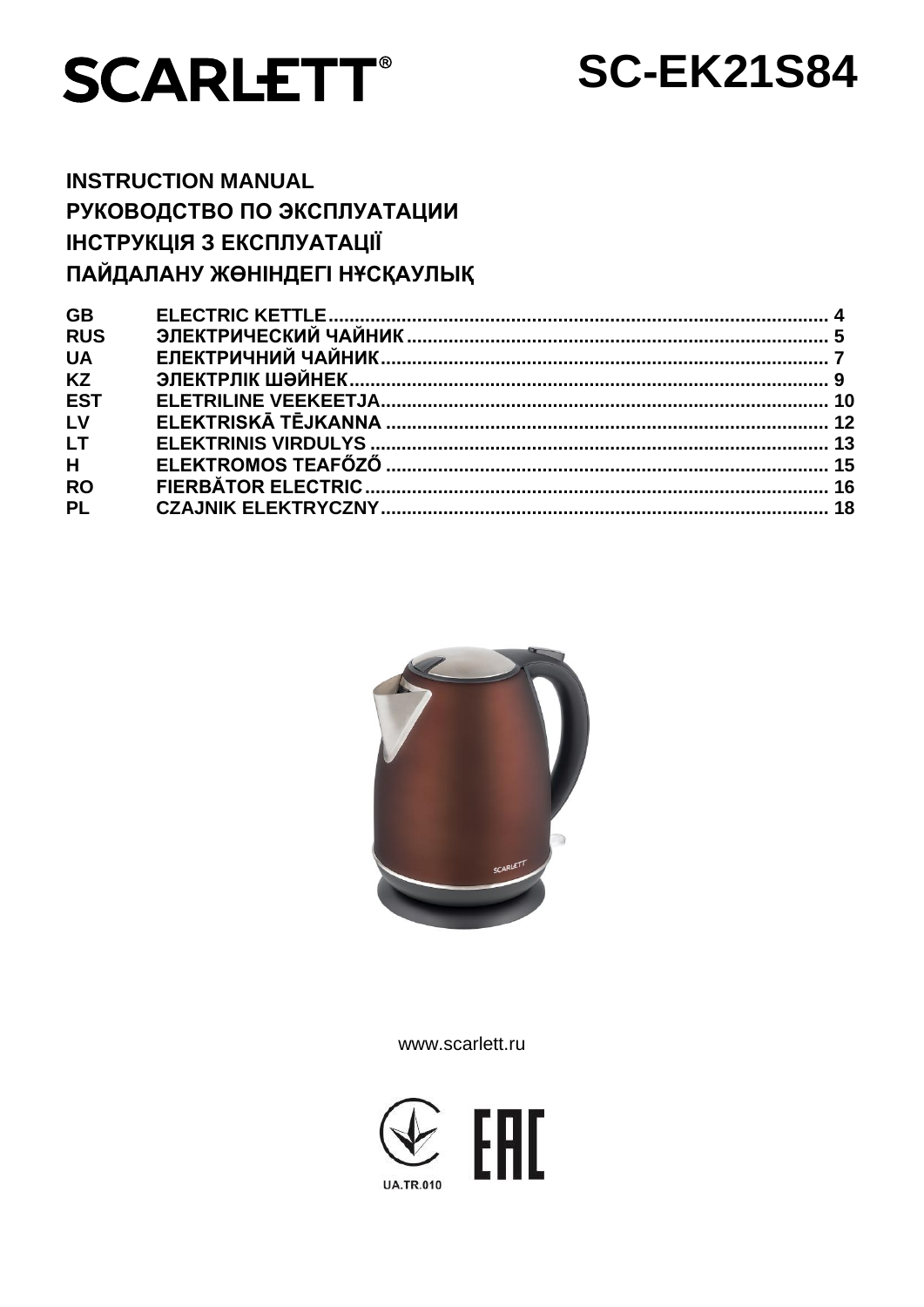- 1. Base unit with cord storage compartment
- 2. Body
- 3. Spout
- 4. Removable filter
- 5. Lid
- 6. Lid release button
- 7. On/Off switch
- 8. Handle
- 9. Water level scale

- 1. База живлення з відсіком для заховування шнура
- 2. Корпус
- 3. Носик
- 4. Знiмний фільтр
- 5. Кришка
- 6. Кнопка відкриття кришки
- 7. Перемикач
- 8. Ручка
- 9. Шкала рівню води

#### **EST KIRJELDUS LV APRAKSTS**

- 1. Alus juhtmekambriga
- 2. Korpus
- 3. Tila
- 4. Äravõetav filter
- 5. Kaas
- 6. Kaane avamisnupp
- 7. Lüliti
- 8. Käepide
- 9. Veetaseme skaala

### **LT APRAŠYMAS H LEÍRÁS**

- 1. Maitinimosi bazė su skyriu elektros laido saugojimui
- 2. Korpusas
- 3. Snapelis
- 4. Nuimamas filtras
- 5. Dangtis
- 6. Dangčio atidarymo mygtukas
- 7. Jungiklis
- 8. Ranekna
- 9. Vandens lygio skalė

- 1. Baza de alimentare cu compartimentul pentru depozitarea cordonului
- 2. Corpul
- 3. Nasul
- 4. Filtru detașabil
- 5. Capac
- 6. Mâner pentru deschiderea capacului
- 7. Buton pornire / oprire
- 8. Mâner
- 9. Indicator nivel de apa

#### **GB DESCRIPTION RUS УСТРОЙСТВО ИЗДЕЛИЯ**

1. База питания с отсеком для хранения шнура

IM020

- 2. Корпус
- 3. Носик
- 4. Съёмный фильтр
- 5. Крышка
- 6. Кнопка открытия крышки
- 7. Выключатель
- 8. Ручка
- 9. Шкала уровня воды

#### **UA ОПИС KZ СИПАТТАМА**

- 1. Бау сақтауына арналған бөлікті қоректену базасы
- 
- 2. Тұлға Тұмсықша
- 4. Алмалы-салмалы сүзгі
- 5. Қақпақ
- 6. Қақпақ ашу ноқаты
- 7. Ажыратқыш
- 8. Тұтқа
- 9. Су деңгейінің екі жақты шкаласы

- 1. Pamatne ar nodalījumu barošanas vada glabāšanai
- 2. Korpuss
- 3. Snīpītis
- 4. Noņemamais filtrs
- 5. Vāciņš
- 6. Vāciņa attaisīšanas poga
- 7. Slēdzis (izslēgt)
- 8. Rokturis
- 9. Udens līmeņa skala

- 1. Áramforrást biztosító elem csatlakozó tárolóval
- 2. Készülékház
- 3. Teafőző szája
- 4. Levehető szűrő
- 5. Fedő
- 6. A fedő nyitógombja
- 7. Főkapcsoló
- 8. Fogantyú
- 9. Mérő kétoldalú skála

#### **RO DETALII PRODUS PL BUDOWA WYROBU**

- 1. Baza zasilającą z przedziałem do schowania przewodu zasilającego
- 2. Obudowa
- 3. Dzióbek
- 4. Zdejmowany filtr
- 5. Pokrywa
- 6. Przycisk otwarcia pokrywy
- 7. Wyłącznik
- 8. Uchwyt

[www.scarlett.ru](http://www.scarlett.ru/) 2 2 SC-EK21S84

9. Skala poziomu wody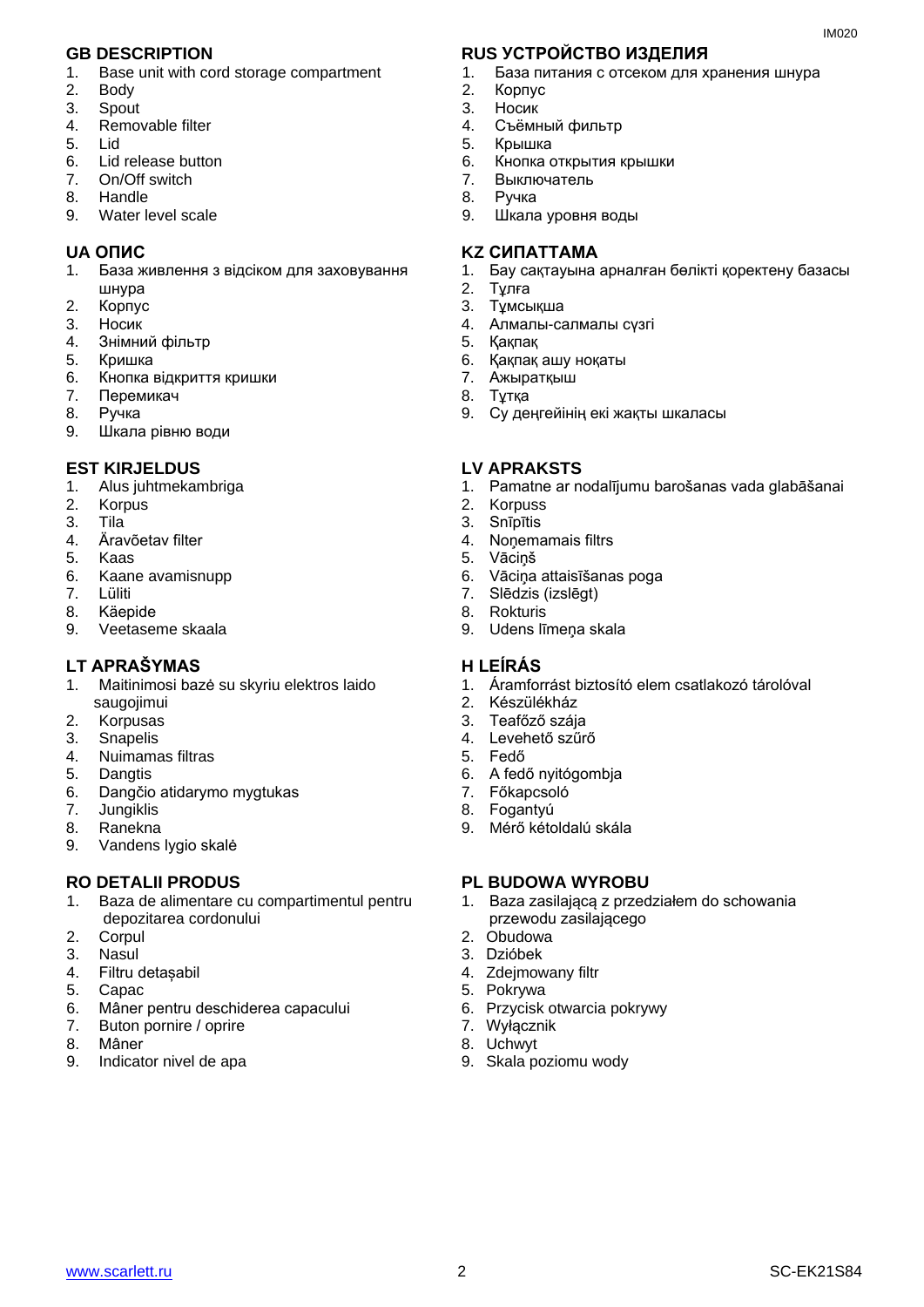| 220-240 V~ 50 Hz | 1850-2200W | 1.7L | 0.8/1.1kg | mm<br>205<br>158<br>160 |
|------------------|------------|------|-----------|-------------------------|
|                  |            |      |           |                         |



IM020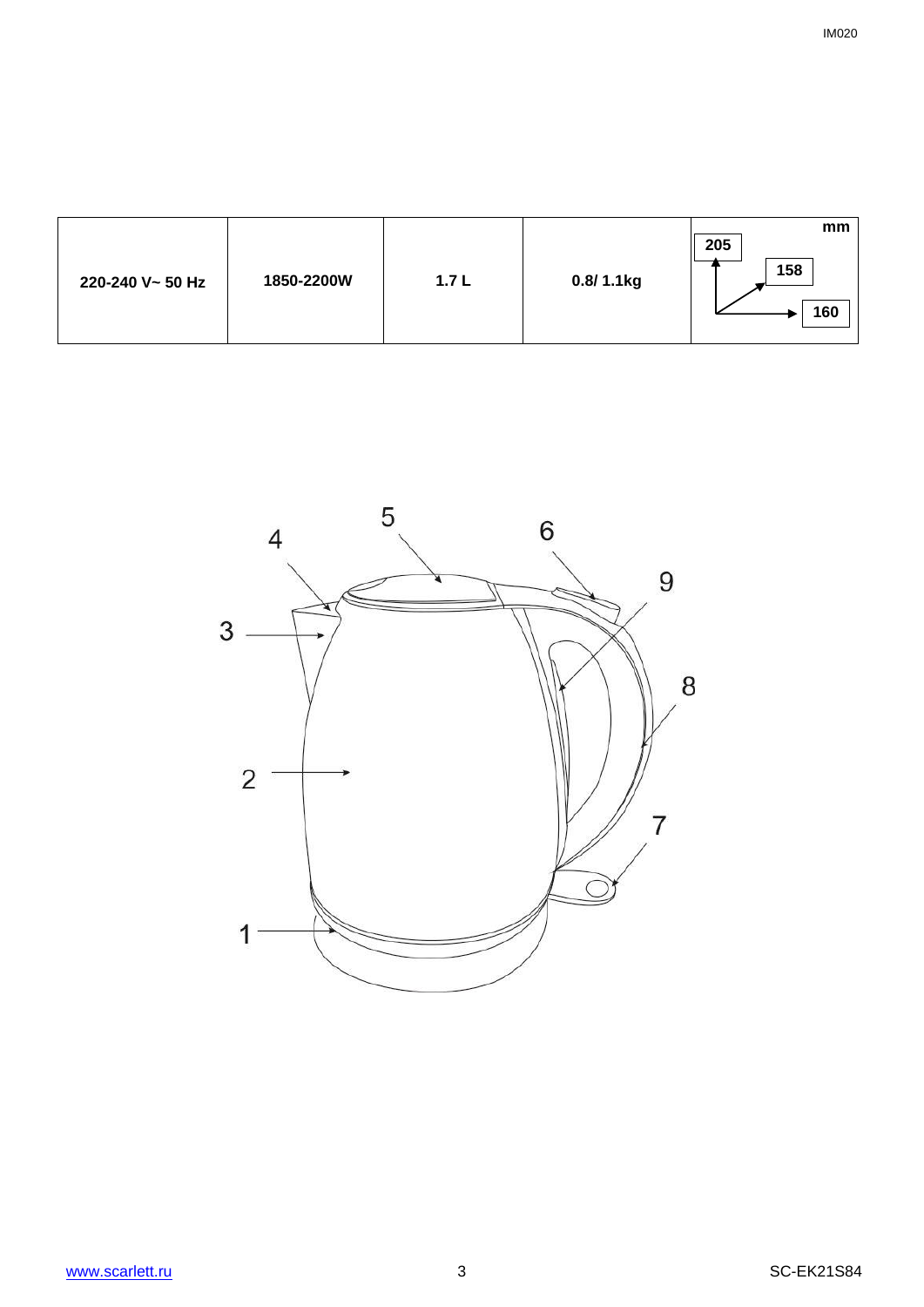#### **GB INSTRUCTION MANUAL IMPORTANT SAFEGUARDS**

- Please read these operating instructions carefully before connecting your kettle to the power supply, in order to avoid damage due to incorrect use.
- Before switching on the appliance for the first time please check if the technical specifications indicated on the unit correspond to the mains parameters.
- Incorrect operation and improper handling can lead to malfunction of the appliance and injuries to the user.
- The appliance is intended for use only in domestic aims. The unit is not intended for industrial and commercial use, and also for use in:
- kitchen area for the stuff of shops, offices and the other industrial places
- farm houses
- hotels, motels, rest homes and other similar places by residents.
- Always unplug the appliance from the power supply when not in use.
- Keep the base unit away from water and protect from splashes.
- Do not immerse the unit, cord or plug in water or other liquids. If it has happened, remove the plug from the wall socket immediately and have the unit checked by an expert before using it again.
- In case of power cord is damaged, its replacement should be done by the manufacture or service department or the other high-skill person to avoid any danger.
- Ensure that the cord does not hang over sharp edges and keep it away from hot surfaces.
- To disconnect the appliance from the power supply pull it out by the plug only, not by the cord.
- Place the appliance on a dry stable surface, away from sources of heat (e.g. hotplates); do not place it under curtains and shelves.
- Do not leave the appliance unattended when in use.
- The appliance is not intended for use for [physically, sensory or mental disabled](https://www.multitran.ru/c/m.exe?t=5841801_1_2&s1=%F7%E5%EB%EE%E2%E5%EA%20%F1%20%EE%E3%F0%E0%ED%E8%F7%E5%ED%ED%FB%EC%E8%20%E2%EE%E7%EC%EE%E6%ED%EE%F1%F2%FF%EC%E8) person (including children) or for person with lack of life experience or knowledge, if only they are under supervision or have been instructed about the use of the unit by responsible person.
- Children must be under control in order not to be allowed to play with the appliance.
- Use the kettle only with the base unit supplied, and do not use the base unit for any other purposes.
- Never take the kettle from its base while in operation. Switch the appliance off first.
- Electric kettle with button in turn-on position is forbidden to put on the base.
- ATTENTION: Do not open the lid while water is boiling.
- ATTENTION: During the operation, the appliance heats up. Be careful! Do not touch the body of the unit while it is working. To avoid skin burns with hot steam, do not bend over the unit during opening the lid.Close the lid properly before switching on. Otherwise, the appliance will not switch off automatically and the hot water may overflow.
- The kettle is for heating water only, not for any other purposes and liquids.
- Do not attempt to repair, adjust or replace parts in the appliance. Repair the malfunctioning appliance in the nearest service center.
- If the product has been exposed to temperatures below 0ºC for some time it should be kept at room temperature for at least 2 hours before turning it on
- The manufacturer reserves the right to introduce minor changes into the product design without prior notice, unless such changes influence significantly the product safety, performance, and functions.
- Manufacturing date is indicated on the unit and/or on packing as well as in accompanying documents in the following format XX.XXXX where first two figures XX is the month of production, and following four figures XXXX is the year of production.

### **BEFORE USING FOR THE FIRST TIME**

- Kettle is suitable for boiling water.
- To remove the foreign smell from the new unit before the first use boil the water with added juice of 1-3 lemons or a pack of citric acid.
- Leave the fluid in the unit for 12 hours, then boil again.
- Pour the solution out and rinse the kettle inside carefully avoiding fall water on the electric contacts.
- Repeat the procedure if necessary.

### **INSTRUCTION FOR USE**

FILLING

- Remove the kettle from the base unit.
- You can fill the kettle with water via the spout or neck with opened lid.
- Do not fill the kettle with less than 0.5 l of water (less than "MIN" mark) to prevent it from operating dry and more than 1.7 l (up to "MAX" mark) to avoid overfilling and water spilling out during the boiling. SWITCHING ON
- After filling with water, place the kettle on the base unit.
- Connect the plug to the power supply and push On/Off switch. The appliance will turn on and indicator will light. SWITCHING OFF
- When water begins to boil, the kettle will switch off automatically and indicator light will go off.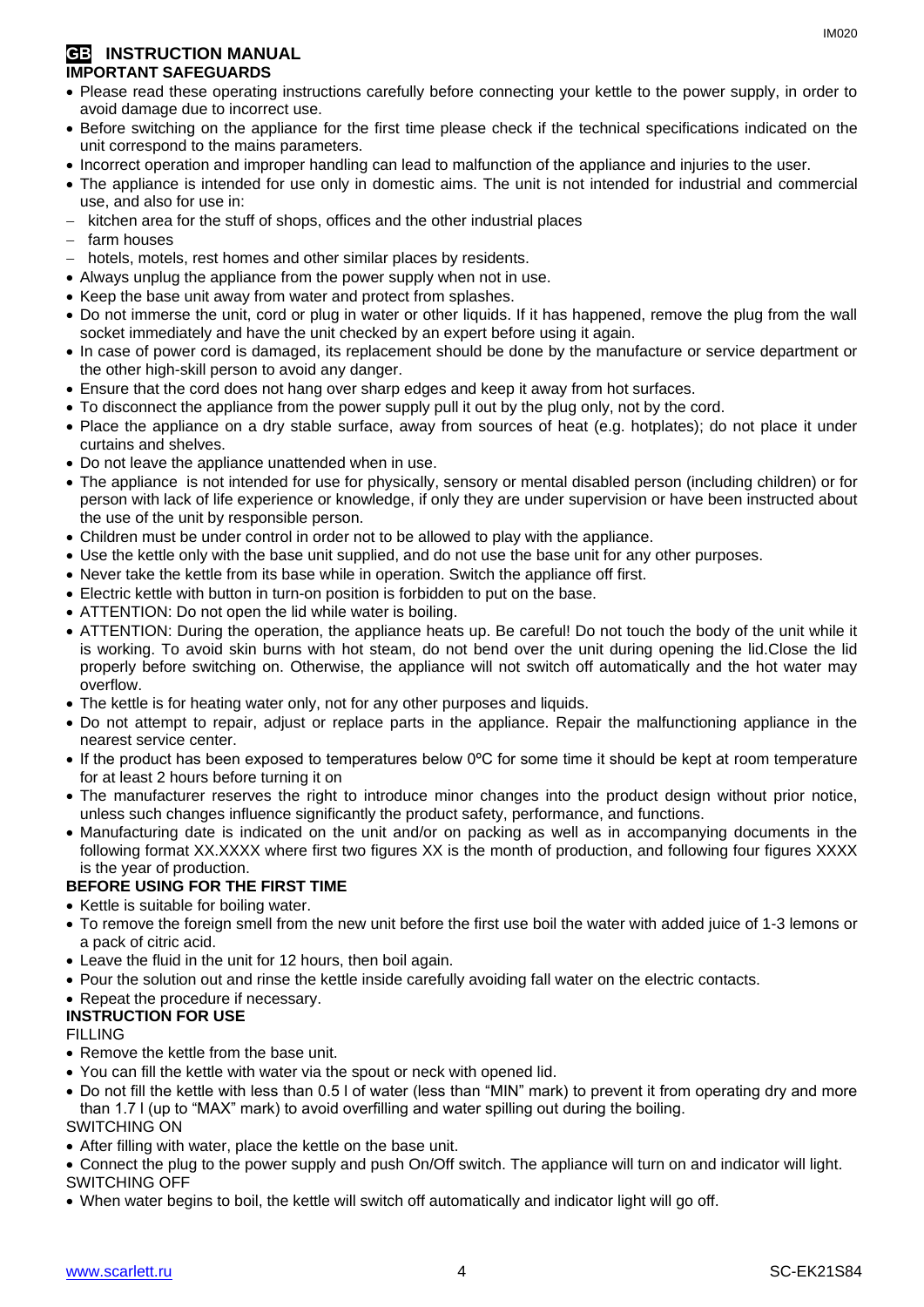- *NOTE:* This appliance has a safety system, which automatically switches heating element off if the appliance inadvertently has been switched on when empty, or if it operates dry. In this case let the appliance cool down 10 minutes before filling with water again. SWITCHING ON AGAIN
- If the kettle has been switched off automatically, it can be switched on again after cooling for 15-20 seconds.

#### **CARE AND CLEANING**

- Open the lid and pour out the water through the orifice.
- Always remove the plug from the socket and let the appliance cool down completely.
- Clean the outside of the kettle and the base unit with a soft damp cloth, then wipe with a dry cloth. Do not use any abrasive materials.
- Remove scale regularly, using special descaling agents, available at the market, following given instructions.

FILTER CLEANING

- Remove the filter out of the kettle.
- Place it under a jet of water and rub gently with a soft brush (not included).
- Return the filter to its place.

#### **STORAGE**

- Switch off and unplug the appliance; let it entirely cool.
- Complete all requirements of Chapter CLEANING AND CARE.
- The cord can be wrapped around the base area for storage.
- Keep the appliance in a dry cool place.



The symbol on the unit, packing materials and/or documentations means used electrical and electronic units and battery's should not be toss in the garbage with ordinary household garbage. These units should be pass to special receiving point.

For additional information about actual system of the garbage collection address to the local authority.

Valid utilization will help to save valuable resources and avoid negative work on the public health and environment which happens with incorrect using garbage.

# **RUS РУКОВОДСТВО ПО ЭКСПЛУАТАЦИИ**

#### **МЕРЫ БЕЗОПАСНОСТИ**

- Внимательно прочитайте данную инструкцию перед эксплуатацией прибора во избежание поломок при использовании.
- Перед первоначальным включением проверьте, соответствуют ли технические характеристики, указанные на изделии, параметрам электросети.
- Неправильное обращение может привести к поломке изделия, нанести материальный ущерб и причинить вред здоровью пользователя.
- Прибор предназначен для использования только в бытовых целях согласно данному Руководству по эксплуатации. Прибор не предназначен для промышленного и коммерческого применения, а также для использования:
- в кухонных зонах для персонала в магазинах, офисах и прочих производственных помещениях;
- в фермерских домах;
- клиентами в гостиницах, мотелях, пансионатах и других похожих мест проживания.
- Если устройство не используется, всегда отключайте его от электросети.
- Не допускайте попадания воды на базу питания.
- Не погружайте прибор, базу питания и шнур питания в воду или другие жидкости. Если это случилось, немедленно отключите устройство от электросети и, прежде чем пользоваться им дальше, проверьте работоспособность и безопасность прибора у квалифицированных специалистов.
- При повреждении шнура питания его замену, во избежание опасности, должны производить изготовитель, сервисная служба или подобный квалифицированный персонал.
- Следите за тем, чтобы шнур питания не касался острых кромок и горячих поверхностей.
- При отключении прибора от электросети, беритесь за вилку, а не тяните за шнур.
- Устройство должно устойчиво стоять на сухой ровной поверхности. Не ставьте прибор на горячие поверхности, а также вблизи источников тепла (например, электрических плит), занавесок и под навесными полками.
- Никогда не оставляйте включенный прибор без присмотра.
- Прибор не предназначен для использования лицами (включая детей) с пониженными физическими, сенсорными или умственными способностями или при отсутствии у них жизненного опыта или знаний, если они не находятся под присмотром или не проинструктированы об использовании прибора лицом, ответственным за их безопасность.
- Дети должны находиться под присмотром для недопущения игр с прибором.
- Используйте изделие только с базой питания из комплекта. Запрещается использовать её для других целей.
- Нельзя снимать чайник с базы питания во время работы, сначала отключите его.
- Чайник с включенной кнопкой нельзя ставить на базу.
- ВНИМАНИЕ: Не открывайте крышку, пока вода кипит.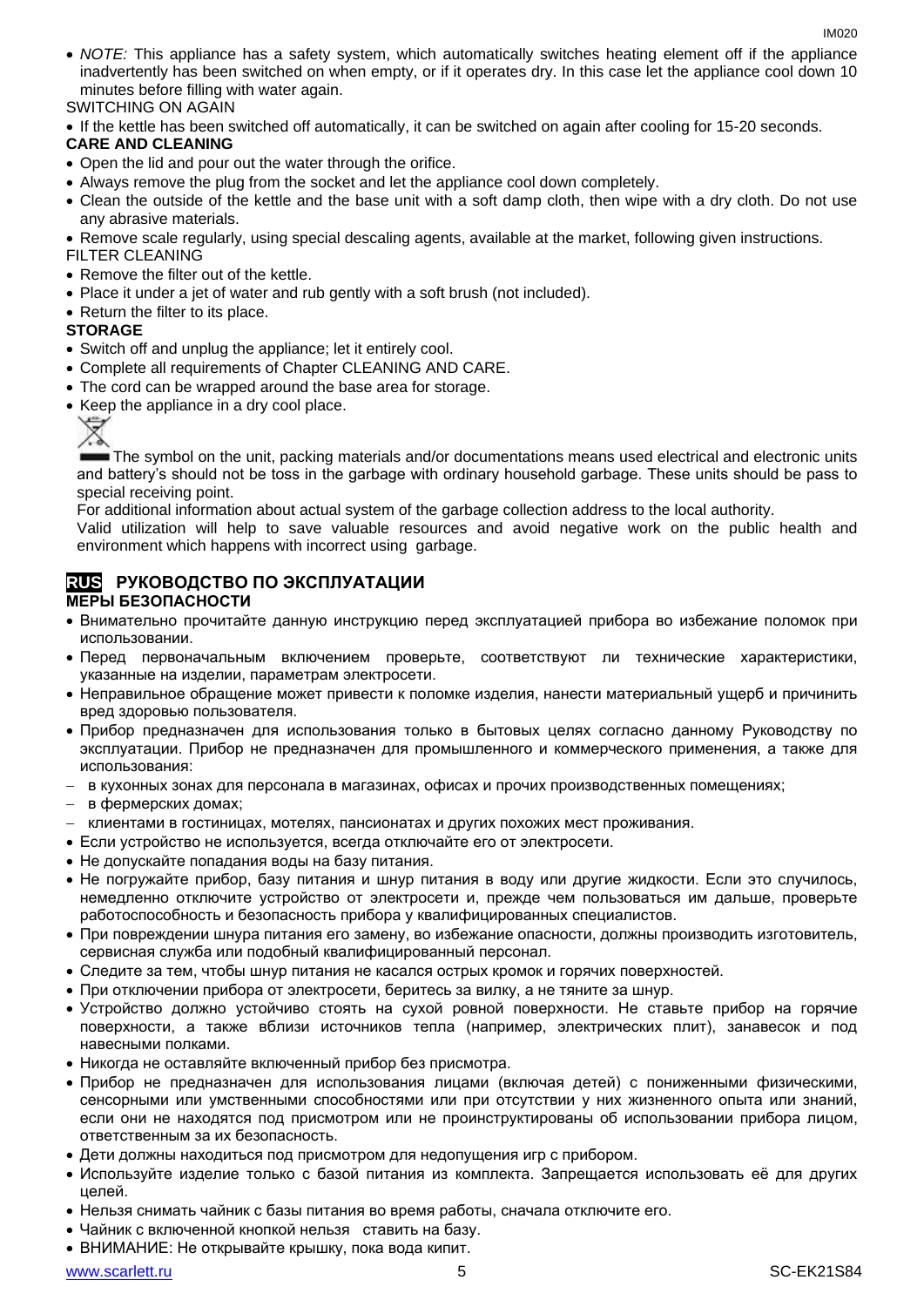- ВНИМАНИЕ: Во время работы прибор нагревается. Будьте осторожны! Не касайтесь руками корпуса прибора во время его работы. Во избежание ожога горячим паром не наклоняйтесь над устройством при открывании крышки.
- Перед включением убедитесь, что крышка плотно закрыта, иначе не сработает система автоматического отключения при закипании и вода может выплеснуться.
- Устройство предназначено только для нагрева воды. Запрещается использование в других целях это может привести к поломке изделия.
- Не пытайтесь самостоятельно ремонтировать прибор или заменять какие-либо детали. При обнаружении неполадок обращайтесь в ближайший Сервисный центр.
- Если изделие некоторое время находилось при температуре ниже 0ºC, перед включением его следует выдержать в комнатных условиях не менее 2 часов.
- Производитель оставляет за собой право без дополнительного уведомления вносить незначительные изменения в конструкцию изделия, кардинально не влияющие на его безопасность, работоспособность и функциональность.
- Дата производства указана на изделии и/или на упаковке, а также в сопроводительной документации, в формате XX.XXXX, где первые две цифры «XX» – это месяц производства, следующие четыре цифры «XXXX» – это год производства.

#### **ПОДГОТОВКА**

- Чайник предназначен для кипячения воды.
- Для устранения посторонних запахов из нового прибора перед первоначальным использованием вскипятите воду в чайнике, добавив в нее сок 1-3 лимонов или пакетик лимонной кислоты.
- Оставьте раствор на 12 часов, затем снова прокипятите.
- Слейте раствор и аккуратно сполосните чайник изнутри, не допуская попадания воды на электрические контакты.
- При необходимости повторите процедуру.

#### **РАБОТА**

#### ЗАЛИВ ВОДЫ

- Снимите чайник с базы питания.
- Вы можете наполнить его через носик или горловину, открыв крышку.
- Во избежание перегрева чайника не рекомендуется наливать меньше 0.5 л воды (ниже отметки "MIN"). Не наливайте больше 1.7л воды (выше отметки "MAX"), иначе она может выплеснуться через носик при кипении.

#### ВКЛЮЧЕНИЕ

- Установите наполненный водой чайник на базу питания.
- Подключите шнур питания к электросети и включите чайник, при этом загорится световой индикатор работы.

#### ВЫКЛЮЧЕНИЕ

- При закипании воды чайник отключится автоматически и световой индикатор погаснет.
- *ВНИМАНИЕ:* Ваш чайник оснащён системой защиты от перегрева. Если в чайнике нет или мало воды, он автоматически отключится. Если это произошло, необходимо подождать не менее 10 минут, чтобы чайник остыл, после чего можно заливать воду.

#### ПОВТОРНОЕ ВКЛЮЧЕНИЕ

 Если чайник только что закипел и автоматически отключился, а Вам нужно снова подогреть воду, подождите 15-20 секунд перед повторным включением.

#### **ОЧИСТКА И УХОД**

- Слейте всю воду через горловину, открыв крышку.
- Перед очисткой всегда отключайте устройство от электросети и давайте ему полностью остыть (нагревательный элемент некоторое время после использования остается горячим).
- Ни в коем случае не мойте чайник и базу питания проточной водой. Протрите снаружи корпус и базу сначала влажной мягкой тканью, а затем – насухо. Не применяйте абразивные чистящие средства, металлические мочалки и щётки, а также органические растворители.
- Регулярно очищайте изделие от накипи специальными средствами, которые можно приобрести в торговой сети. Применяя чистящие средства, следуйте указаниям на их упаковке.

ОЧИСТКА ФИЛЬТРА

- Извлеките фильтр из чайника.
- Аккуратно протрите фильтр, мягкой щёткой (не входит в комплект) удалите загрязнения под струёй воды.
- Установите фильтр на место.

#### **ХРАНЕНИЕ**

- Перед хранением убедитесь, что прибор отключен от электросети и полностью остыл.
- Выполните все требования раздела ОЧИСТКА И УХОД.
- Смотайте шнур питания.
- Храните прибор в сухом прохладном месте.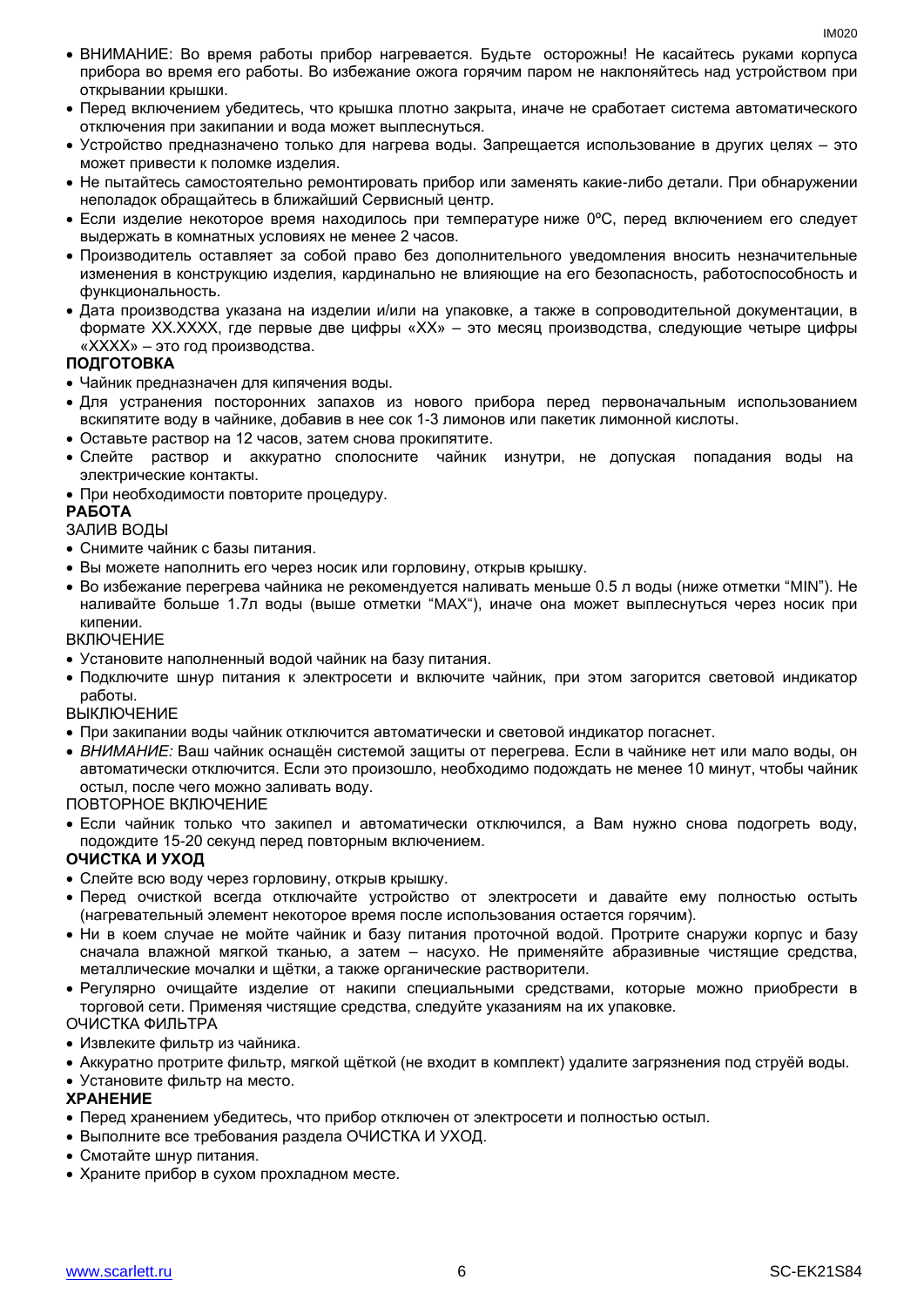

Данный символ на изделии, упаковке и/или сопроводительной документации означает, что использованные электрические и электронные изделия и батарейки не должны выбрасываться вместе с обычными бытовыми отходами. Их следует сдавать в специализированные пункты приема.

Для получения дополнительной информации о существующих системах сбора отходов обратитесь к местным органам власти.

Правильная утилизация поможет сберечь ценные ресурсы и предотвратить возможное негативное влияние на здоровье людей и состояние окружающей среды, которое может возникнуть в результате неправильного обращения с отходами.

### **UA ІНСТРУКЦІЯ З ЕКСПЛУАТАЦІЇ**

- Шановний покупець! Ми вдячні Вам за придбання продукції торговельної марки SCARLETT та довіру до нашої компанії. SCARLETT гарантує високу якість та надійну роботу своєї продукції за умови дотримання технічних вимог, вказаних в посібнику з експлуатації.
- Термін служби виробу торгової марки SCARLETT у разі експлуатації продукції в межах побутових потреб та дотримання правил користування, наведених в посібнику з експлуатації, складає 2 (два) роки з дня передачі виробу користувачеві. Виробник звертає увагу користувачів, що у разі дотримання цих умов, термін служби виробу може значно перевищити вказаний виробником строк.

#### **МІРИ БЕЗПЕКИ**

- Уважно прочитайте дану інструкцію перед експлуатацією приладу, щоб запобігти поломок при використанні.
- Перш ніж увімкнути прилад, перевірте, чи відповідають технічні характеристики, вказані на виробі, параметрам електромережі.
- Невiрне використання може призвести до поломки виробу, завдати матеріального урону та шкоди здоров'ю користувача.
- Прилад призначений для використання тільки в побутових цілях. Прилад не призначений для промислового та комерційного застосування, а також для використання:
- у кухонних зонах для персоналу в магазинах, офісах та інших виробничих приміщеннях;
- у фермерських будинках;
- клієнтами у готелях, мотелях, пансіонатах та інших схожих місцях проживання.
- Якщо прилад не використовується, завжди відключайте його з мережі.
- Не дозволяйте, щоб вода попадала на базу живлення.
- Не занурюйте прилад та шнур живлення у воду чи інші рідини. Якщо це відбулося, негайно відключите прилад з мережі та, перед тим, як користуватися їм далі, перевірте працездатність та безпеку приладу у кваліфікованих фахівців.
- У разі пошкодження кабелю живлення, його заміну, з метою запобігання небезпеці, повинен виконувати виробник або уповноважений їм сервісний центр, або аналогічний кваліфікований персонал.
- Стежте за тим, щоб шнур живлення не торкався гострих крайок чи гарячих поверхонь.
- Пiд час відключення приладу з мережі тримайтеся рукою за вилку, не тягніть за шнур.
- Пристрій має стійко стояти на сухій рiвній поверхні. Не ставте прилад на гарячі поверхні, а також поблизу джерел тепла (наприклад, електричних плит), занавісок й під навісними полками.
- Ніколи не залишайте ввімкнений прилад без нагляду.
- Прилад не призначений для використання особами (у тому числі дітей) зі зниженими фізичними, сенсорними чи розумовими здібностями або за відсутності в них життєвого досвіду чи знань, якщо вони не знаходяться під наглядом чи не проінструктовані про використання приладу особою, що відповідає за їхню безпеку.
- Діти повинні знаходитись під наглядом задля недопущення ігор з приладом.
- Використовуйте прилад тільки з базою живлення з комплекту. Заборонено використовувати його для iнших мет.
- Не можна знімати чайник з бази живлення пiд час роботи, спочатку вимкніть його.
- Чайник з увімкненою кнопкою класти на базу не можна
- УВАГА: Не відкривайте кришку, поки вода закипить.
- УВАГА: Під час роботи прилад нагрівається. Будьте обережні! Не торкайтеся руками корпуса приладу під час його роботи. З метою запобігання опікам гарячою парою не нахиляйтеся над пристроєм під час відчинення кришк
- Перед вмиканням переконайтеся, що кришка щільно зачинена, інакше не спрацюе система автоматичного вимикання пiд час закипання та вода може виплюхнутися.
- Прилад призначений тільки для нагріву води. Заборонено використовувати його з іншою метою це може призвести до псування приладу.
- Не намагайтеся самостійно ремонтувати прилад або замінювати які-небудь деталі. При виявленні неполадок звертайтеся в найближчий Сервісний центр.
- Якщо виріб деякий час знаходився при температурі нижче 0ºC, перед увімкненням його слід витримати у кімнаті не менше 2 годин.
- Виробник залишає за собою право без додаткового повідомлення вносити незначні зміни до конструкції виробу, що кардинально не впливають на його безпеку, працездатність та функціональність.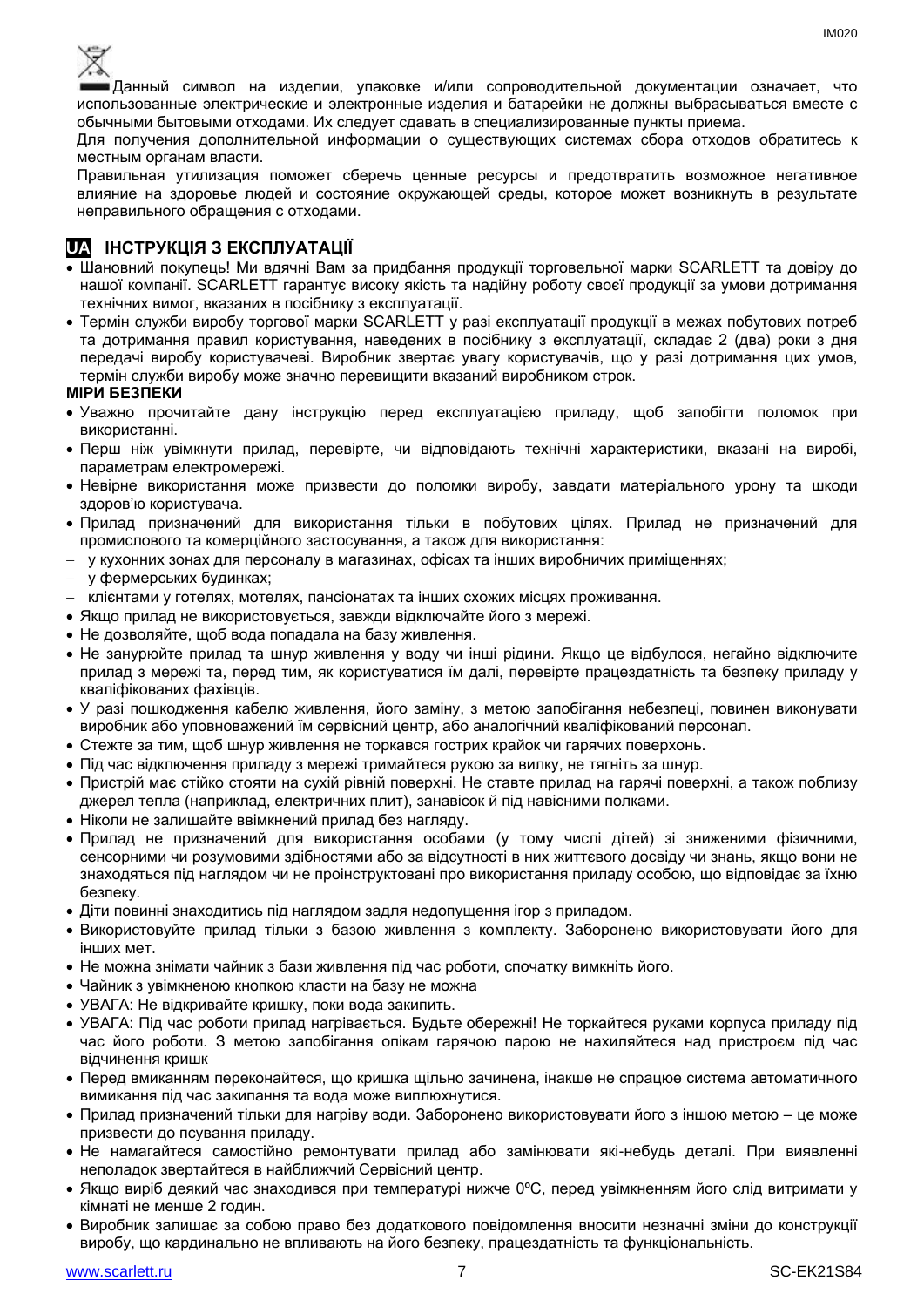- Обладнання відповідає вимогам Технічного регламенту обмеження використання деяких небезпечних речовин в електричному та електронному обладнанні.
- Дата виробництва вказана на виробі та/або на пакування, а також у супроводжуючій документації у форматі XX.XXXX, де перші дві цифри «XX» – це місяць виробництва, наступні чотири цифри «XXXX» – це рік виробництва.

#### **ПІДГОТОВКА**

- Чайник призначений для кип'ятіння води.
- Задля усунення сторонніх запахів з нового приладу перед початковим використанням закип'ятіть воду в чайнику, додавши в неї сік 1-3 лимонів або пакетик лимонної кислоти.
- Залиште розчин на 12 годин, потім знову прокип'ятіть.
- Злийте розчин й акуратно сполосніть чайник зсередини, не допускаючи потрапляння води на електричні контакти
- За необхідності повторіть процедуру.

#### **ЕКСПЛУАТАЦІЯ**

#### ЗАЛИВАННЯ ВОДИ

- Зніміть чайник з бази живлення.
- Можна наповняти його через носик чи горловину, відкривши кришку.
- Щоб запобігти перегріву чайника, не слiд наливати менше ніж 0.5 л води (нижче мітки "MIN"). Не наливайте більше ніж 1.7 л води (вище мітки "MAX"), інакше вона може виплюхнутися через носик пiд час кипіння.

#### ВМИКАННЯ

- Установіть наповнений водою чайник на базу живлення.
- Підключите шнур живлення до мережі та ввімкнить чайник, при цьому засвітиться світловий індикатор роботи.

#### ВИМИКАННЯ

- Після закипання води чайник вимкнеться автоматично та світловий індикатор згасне.
- *УВАГА:* Ваш чайник обладнаний системою захисту вид перегріву. Якщо у чайнику немає чи мало води, він автоматично вимкнеться. Якщо це відбулося, необхідно почекати не менше ніж 10 хвилин, щоб чайник охолонув, після чого можна заливати воду.

#### ПОВТОРНЕ ВМИКАННЯ

 Якщо чайник тільки-но закипів та автоматично вимкнувся, а Вам потрібно знову підігріти воду, почекайте 15-20 секунд перед повторним вмиканням.

#### **ОЧИЩЕННЯ ТА ДОГЛЯД**

- Злийте всю воду через горловину, відкривши кришку.
- Ні в якому разі не мийте чайник та базу живлення під струмом води. Протріть зовні корпус та базу спочатку вологою м'якою тканиною, а потім – насухо. Не вживайте абразивних чистячих засобів, металевих мочалок та щіток, а також органічних розчинників.
- Регулярно очищайте прилад від накипу спеціальними засобами, що можна придбати у торговельній сітці. Вживаючи чистячі засоби, дотримуйтеся инструкції на їх упаковці.

#### ОЧИЩЕННЯ ФІЛЬТРА

- Вийміть фільтр з чайника.
- Акуратно протріть фільтр, та мя'кою щіткою (не входить до комплекту) видалите забрудження під струмом води.

#### Установіть фільтр на місце.

#### **ЗБЕРЕЖЕННЯ**

- Перед зберіганням переконайтеся, що прилад відключений від електромережі і повністю охолов.
- Виконайте усі вимоги розділу ОЧИЩЕННЯ ТА ДОГЛЯД.
- Змотайте шнур живлення.
- Зберігайте прилад у сухому прохолодному місці.

Цей символ на виробі, упаковці та/або в супровідній документації означає, що електричні та електронні вироби, а також батарейки, що були використані, не повинні викидатися разом із звичайними побутовими відходами. Їх потрібно здавати до спеціалізованих пунктів прийому.

Для отримання додаткової інформації щодо існуючих систем збору відходів зверніться до місцевих органів влади.

Належна утилізація допоможе зберегти цінні ресурси та запобігти можливому негативному впливу на здоров'я людей і стан навколишнього середовища, який може виникнути в результаті неправильного поводження з відходами.

<sup>♦</sup>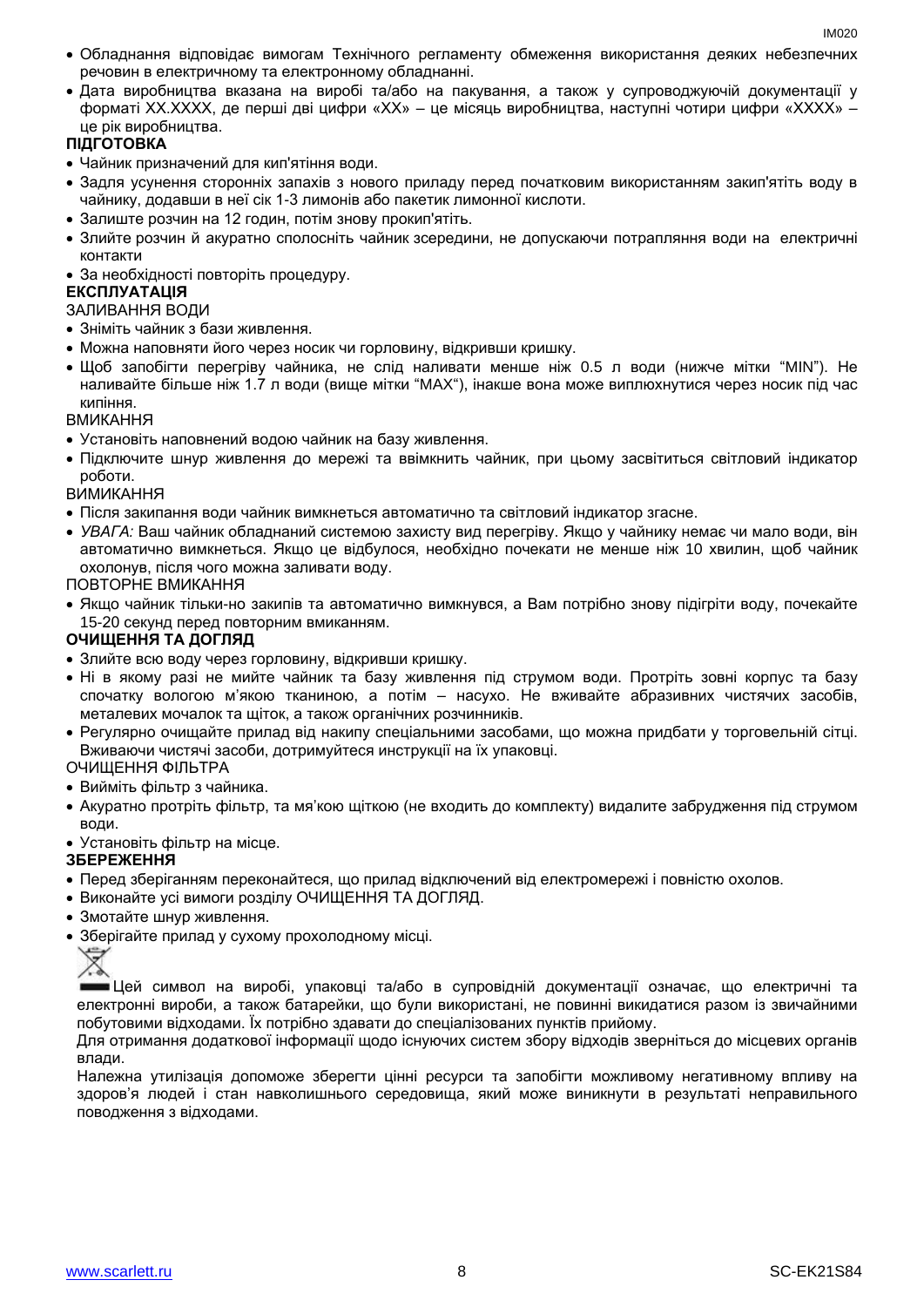### **KZ ПАЙДАЛАНУ ЖӨНІНДЕГІ НҰСҚАУЛЫҚ**

- Құрметті сатып алушы! SCARLETT сауда таңбасының өнімін сатып алғаныңыз үшін және біздің компанияға сенім артқаныңыз үшін Сізге алғыс айтамыз. Іске пайдалану нұсқаулығында суреттелген техникалық талаптар орындалған жағдайда, SCARLETT компаниясы өзінің өнімдерінің жоғары сапасы мен сенімді жұмысына кепілдік береді.
- SCARLETT сауда таңбасының бұйымын тұрмыстық мұқтаждар шеңберінде пайдаланған және іске пайдалану нұсқаулығында келтірілген пайдалану ережелерін ұстанған кезде, бұйымның қызмет мерзімі бұйым тұтынушыға табыс етілген күннен бастап 2 (екі) жылды құрайды. Аталған шарттар орындалған жағдайда, бұйымның қызмет мерзімі өндіруші көрсеткен мерзімнен айтарлықтай асуы мүмкін екеніне өндіруші тұтынушылардың назарын аударады.

#### **ҚАУІПСІЗДІК ШАРАЛАРЫ**

- Пайдалану кезінде бұзылмауы үшін құралды қолданудың алдында осы нұсқауды ықыласпен оқып шығыңыз.
- Алғаш рет іске қосар алдында бұйымда көрсетілген техникалық сипаттамалардың электр желісінің параметрлеріне сәйкес келетін-келмейтінін тексеріңіз.
- Дұрыссыз қолдау бұйымның бұзылуына әкеліп соғуы, заттай зиян іп келтіріп және пайдаланушының денсаулығына зиян тигізуі мүмкін.
- Аспап тек тұрмыстық мақсаттарда ғана пайдалануға арналған. Аспап өнеркәсіптік және сауда-саттық мақсатында қолдануға, сондай-ақ мына жерлерде пайдалануға арналмаған:
- дүкендердегі, кеңселердегі және басқа да өнеркәсіптік үй-жайлардағы қызметкерлерге арналған асүй аймақтарында;
- фермерлердің үйлерінде;
- қонақүйлерде, мотельдерде, пансионаттарда және соларға ұқсас тұрғын жайларда клиенттердің пайдалануына арналмаған.
- Егер құрылғы қолданылмаса, оны электр жүйесінен әрқашан сөндіріп тастаңыз.
- Қоректену негізіне су тигіздірмеңіз.
- Құралды не бауды суға немесе басқа сұйықтықтарға батырмаңыз. Егер бұл жағдай болса, құрылғыны электр жүйесінен дереу сөндіріп тастаңыз және оны әрі қарай пайдаланбастан бұрын, жұмысқа қабілеттілігі мен құралдың қауіпсіздігін білікті мамандарға тексертіңіз.
- Қуат бауы бүлінген жағдайда, қатерден аулақ болу үшін оны ауыстыруды өндіруші, сервистік қызмет немесе соған ұқсас білікті қызметкерлер іске асыруға тиіс.
- Қоректену бауының өткір жиектер және ыстық үстілерге тимеуін қадағалаңыз.
- Құрылғы құрғақ тегіс бетте тұрақты тұруы тиіс. Құралды ыстығы бар бетке, сондай-ақ, ыстық шығару көздеріне (мысалға электрлі плиталар), перделерге жақын және ілінбелі сөрелердің астына қоймаңыз.
- Құралды қоректену жүйесінен сөндіргенде шаңышқыны ұстаңыз, ал қоректену бауынан тартпаңыз.
- Қосылған құралды ешуақытта қараусыз қалдырмаңыз.
- Дене, жүйке не болмаса ақыл-ой кемістігі бар, немесе осы құрылғыны қауіпсіз пайдалану үшін тәжірибесі мен білімі жеткіліксіз адамдардың (соның ішінде балалардың) қауіпсіздігі үшін жауап беретін адам қадағаламаса немесе аспапты пайдалану бойынша нұсқау бермесе, олардың бұл аспапты қолдануына болмайды.
- Балалар аспаппен ойнамауы үшін оларды үнемі қадағалап отыру керек.
- Бұйымды тек қана жинақтағы қоректену базасымен ғана қолданыңыз. Оны басқа мақсаттарға қолдануға тиым салынады.
- Шәйнекті жұмыс уақытына қоректену негізінен түсіруге болмайды, алдымен оны сөндіріп тастаңыз.
- Түймесі қосулы түрған шайнекті тұғырға қоюға болмайды
- ЕСКЕРТУ: Су қайнаған дейін қақпағын ашпаңыз.
- ЕСКЕРТУ: Жұмыс істеп тұрғанда аспап қызып кетеді. Абай болыңыз! Аспап жұмыс істеп тұрған кезде оның корпусын қолмен ұстамаңыз. Ыстық буға күйіп қалмас үшін, қақпағын ашқан кезде аспаптың үстінен еңкеймеңіз.
- Қосудың алдында қақпақтың тығыз жабылғанына көз жеткізіңіз, өйтпейінше қайнаған кезде автоматты сөндіру жүйесі істемейді де су шайқалып төгілуі мүмкін.
- Құрылғы тек қана суды қыздыруға арналған. Басқа мақсаттарға қолдану тиым салынады бұл бұйымның бұзылуына әкеліп соғуы мүмкін.
- Құрылғыны өз бетіңізше жөндеуге талпынбаңыз. Олқылықтар пайда болса жақын арадағы сервис орталығына апарыңыз.
- Егер бұйым біршама уақыт 0ºC-тан төмен температурада тұрса, іске қосар алдында оны кем дегенде 2 сағат бөлме температурасында ұстау керек.
- Өндіруші бұйымның қауіпсіздігіне, жұмыс өнімділігі мен жұмыс мүмкіндіктеріне түбегейлі әсер етпейтін болмашы өзгерістерді оның құрылмасына қосымша ескертпестен енгізу құқығын өзінде қалдырады.
- Жасап шығарылған күні бұйымда және (немесе) қаптамада, сондай-ақ ілеспе құжаттамада, XX.XXXX пішімінде көрсетілген, мұндағы алғашқы екі сан «XX» – жасап шығарылған айы, келесі төрт сан «XXXX» – жасап шығарылған жылы.

#### **ДАЙЫНДАУ**

- Шәйнек арналған суды қайнату.
- Жаңа аспаптағы бөгде иістерден құтылу үшін алғашқы рет қолданар алдында 1-3 лимонның шырынын немесе лимон қышқылының қалташасын құйып шәйнекте суды қайнатыңыз.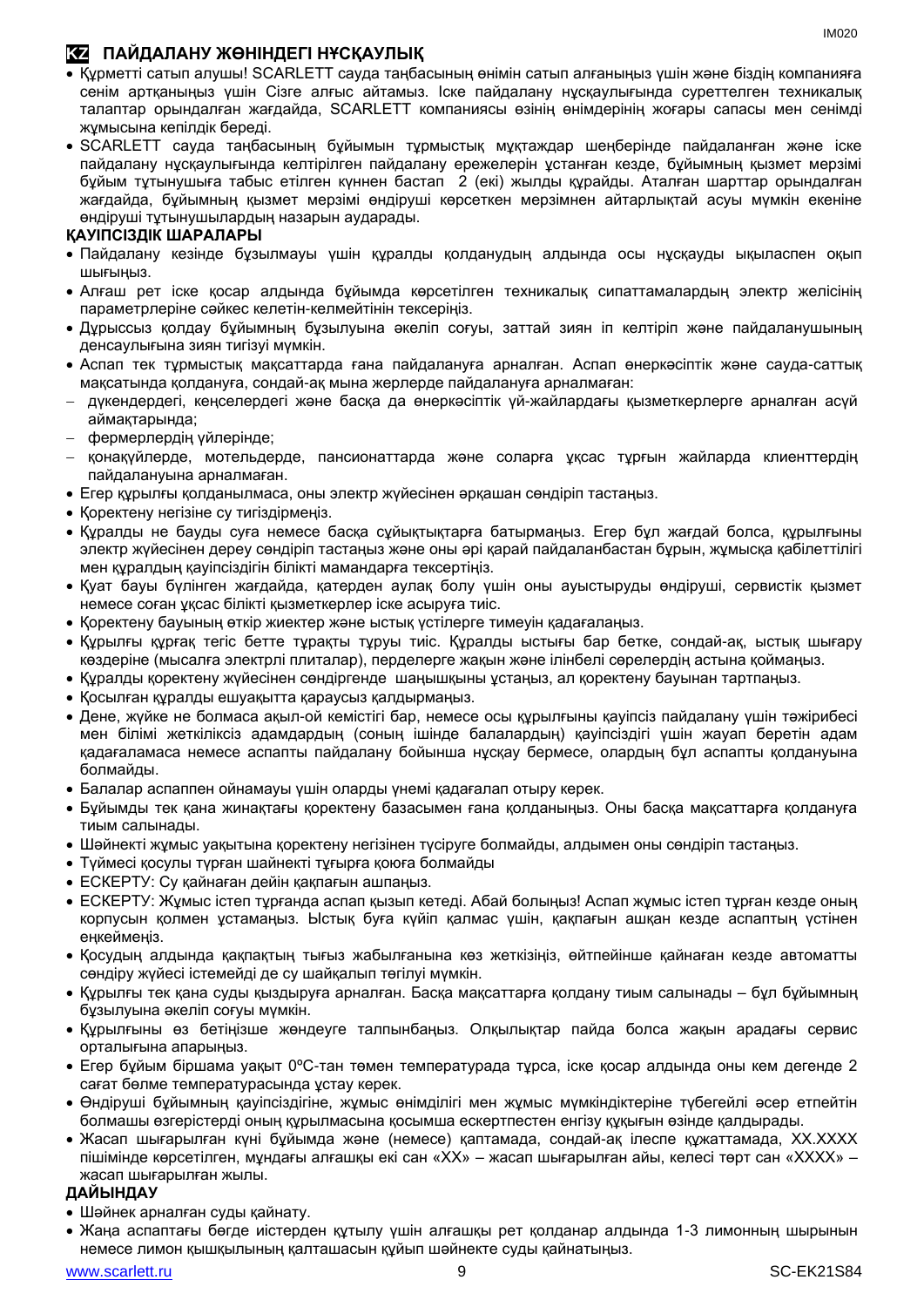- Ерітіндіні 12 сағатқа қалдырыңыз, содан кейін тағы да қайнатыңыз.
- Ерітіндіні төгіңіз де, электр түйіспелеріне су кіруіне жол берместен, шайнектің ішін сумен шайыңыз
- Қажет болған жағдайда рәсімді қайталаңыз.

#### **ЖҰМЫС**

#### СУДЫ ҚҰЮ

- Шәйнекті қоректену тұғырынан түсіріңіз.
- Сіз оны тұмсықша арқылы не қақпақты ашып, қылтаннан толтыра алаcыз.
- Шәйнектің қызып кетпеуі үшін 0.5 литрден ("MIN" белгіден төмен) аз су құюға ұсынылмайды. 1.7 литрден ("MAX" белгіден жоғары) көп су құймаңыз, әйтпесе ол тұмсықша арқылы қайнаған кезде тасып кетуі мүмкін.

ҚОСУ

- Су толтырылған шәйнекті қоректену тұғырына орнатыңыз.
- Қоректену бауын электр жүйесіне тұйықтаңыз да шәйнекті қосыңыз, осымен жұмыстың жарықты индикаторы жанады.

АЖЫРАТУ

- Су қайнағанда шәйнек автоматты өшеді және жарықты индикатор сөніп қалады.
- *НАЗАР:* Сіздің шәйнегіңіз қызып кетуден қорғаныш жүйесімен жабдықталған. Егер шәйнекте су жоқ не аз болса, ол автоматты түрде сөніп қалады. Егер бұл болса, шәйнектің суынуы үшін 10 минуттан кем емес күтке қажет, содан кейін су құюға болады.

ҚАЙТА ҚОСУ

 Егер шәйнек жаңа ғана қайнап және автоматты сөнсе, ал сізге суды қайтадан жылыту қажет болса, қайта қосудың алдында 15-20 секунд кідіріңіз.

#### **ТАЗАЛАУ ЖӘНЕ КҮТІМ**

- Қақпағын ашып ұңғысы арқылы барлық суды төгіңіз.
- Ешқандай жағдайда да шәйнекті және қоректену негізін ағын сумен жумаңыз. Тұлға мен негіздің сыртын алдымен жұмсақ дымқыл матамен сүртіңіз, ал содан соң – құрғатып. Қайрақты тазалағыш заттар, металл жөкелер және щөткелерді, сонымен қатар органикалық еріткіштерді қолданбаңыз.
- Бұйымды сауда орнында ие болуға мүмкін арнайы құралдармен қаспақтан ұдайы тазалап тұрыңыз. Тазартушы құралдарды қолдану барысында, олардың орамасындағы нұсқауларға сүйеніңіздер.

СҮЗГІНІ ТАЗАЛАУ

- Сүзгіні шәйнектен алыңыз.
- Сүзгі мұқият сүртіңіз, жұмсақ щөткемен (жинаққа кірмейді) су ағысының астына ластанулардан арылтыңыз.
- Сүзгіні орнына орнатыңыз.

**САҚТАУ**

- Cақтау алдында, құралды желіден ажыратылғанына және толық суық екеніне көз жеткізіңіз.
- ТАЗАЛАУ және КҮТУ бөлімінің талаптарын орындаңыз.
- Қоректену бауын ораңыз.
- Құралды құрғақ салқын орында сақтаңыз.



Өнімдегі, қораптағы және/немесе қосымша құжаттағы осындай белгі қолданылған электрлік және электрондық бұйымдар мен батарейкалар кәдімгі тұрмыстық қалдықтармен бірге шығарылмауы керек дегенді білдіреді. Оларды арнайы қабылдау бөлімшелеріне өткізу қажет.

Қалдықтарды жинау жүйелері туралы қосымша мәліметтер алу үшін жергілікті басқару органдарына хабарласыңыз.

Қалдықтарды дұрыс кәдеге жарату бағалы ресурстарды сақтауға және қалдықтарды дұрыс шығармау салдарынан адамның денсаулығына және қоршаған ортаға келетін теріс әсерлердің алдын алуға көмектеседі.

## **EST KASUTAMISJUHEND**

#### **OHUTUSNÕUANDED**

- Enne teekannu kasutuselevõttu tutvuge tähelepanelikult käesoleva juhendiga. Nii väldite võimalikke vigu ja ohte seadme kasutamisel.
- Enne esimest sisselülitamist kontrollige, kas tootele märgitud tehnilised karakteristikud vastavad vooluvõrgu parameetritele.
- Vale kasutamine võib põhjustada seadme riket, materiaalset kahju, ka teekannu kasutaja tervise kahjustamist.
- Seade on ette nähtud ainult kodukasutamiseks. Seade ei ole ette nähtud tööstuslikuks ja ärialaseks kasutamiseks, samuti kasutamiseks:
- kaupluste, kontorite, ja muude tööruumide personali kööginurkades;

talumajades;

- klientidel hotellides, motellides, pansionaatides ning muudes sellistes majutuskohtades.
- Eemaldage seade vooluvõrgust ajaks, mil seda ei kasutata.
- Teekannu alus ei tohi märjaks saada.
- Ärge pange seadet ja juhet vette või teistesse vedelikesse. Kui seade on vette sattunud, eemaldage ta kohe vooluvõrgust ja pöörake Teeninduskeskusesse seadme töökorra ja ohutuse kontrollimiseks.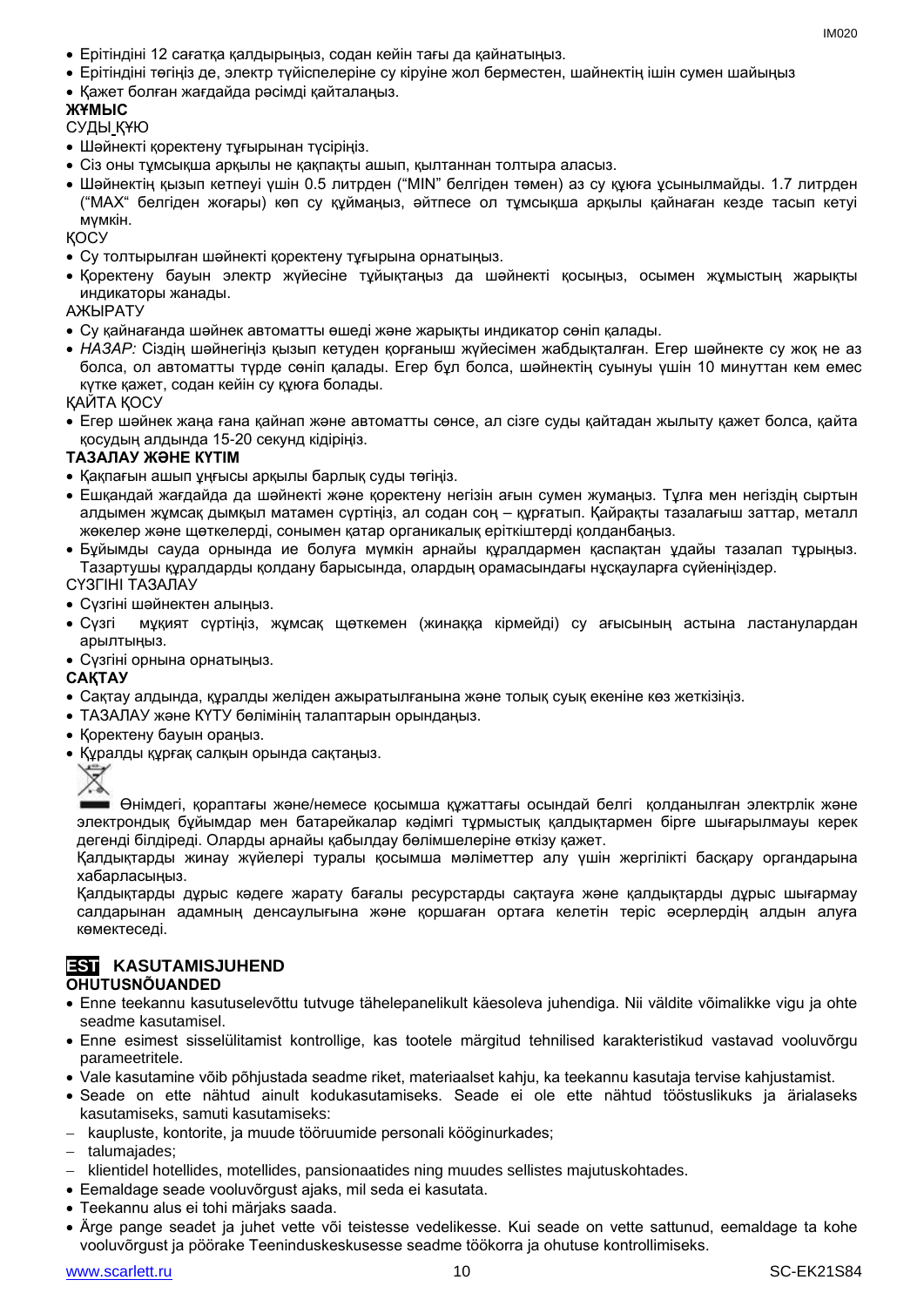- Toitejuhtme vigastuse korral peab selle ohu vältimiseks asendama tootja, tema volitatud teeninduskeskus või muu analoogiline kvalifitseeritud personal.
- Jälgige seda, et juhe ei puutuks vastu teravaid servi ja kuumi pindu.
- Ärge eemaldage seadet vooluvõrgust juhtmest tõmmates vaid alati tuleb hoida kinni juhtme otsas olevast pistikust.
- Asetage seade kuivale tasasele pinnale. Ärge asetage seadist kuumadele pindadele, soojusallikate (näiteks elektripliitide) ja kardinate lähedale ning rippriiulite alla.
- Ärge jätke sisselülitatud seadet ilma järelevalveta.
- Seadet ei tohi kasutada isikud (kaasa arvatud lapsed), kelle füüsilised, tunnetuslikud või vaimsed võimed on alanenud, või kellel puuduvad sellekohased kogemused ja teadmised, kui nad ei ole kontrolli all või kui neid ei ole juhendanud isik, kes vastutab nende ohutuse eest.
- Lapsed peavad olema kontrolli all, ärge lubage lastel seadmega mängida.
- Kasutage ainult komplektis olevat alust. Ei tohi kasutada alust muul otstarbel.
- Sisselülitatud nupuga teekannu ei tohi panna alusele
- ÄRGE: avage kaant, kuni vesi keeb.
- TÄHELEPANU: Töötades läheb seade kuumaks. Olge ettevaatlikud! Ärge puudutage seadme korpust selle töötamise ajal. Et vältida põletusi kuuma auruga ärge kummarduge seadme kohale selle kaane avamise ajal.
- Enne, kui teekann aluselt ära tõstate, lülitage seade välja.
- Enne seadme sisselülitamist veenduge, et kaas on korralikult suletud, vastasel juhul ei lülitu vee keemisel seade automaatselt välja ja keev vesi võib sellest välja pritsida.
- Seade on mõeldud üksnes vee keetmiseks. Ei tohi kasutada seadet muul otstarbel see võib põhjustada seadme riknemist.
- Ärge püüdke antud seadet iseseisvalt remontida. Vea kõrvaldamiseks pöörduge lähima teeninduskeskuse poole.
- Kui toode on olnud mõnda aega õhutemperatuuril alla 0 ºC, tuleb hoida seda enne sisselülitamist vähemalt 2 tundi toatemperatuuril.
- Tootja jätab endale õiguse teha ilma täiendava teatamiseta toote konstruktsiooni ebaolulisi muudatusi, mis ei mõjuta selle ohutust, töövõimet ega funktsioneerimist.
- Tootmisaeg on näidatud tootel ja/või pakendil, samuti saatedokumentidel, formaadis XX.XXXX, kus esimesed kaks numbrit XX tähendavad tootmiskuud, järgmised neli numbrit XXXX aga tootmisaastat.

#### **ENNE ESMAKASUTUST**

- Teekeetja mõeldud vesi keeb.
- Uuest teekannust kõrvaliste lõhnade eemaldamiseks keetke selles enne esimest kasutamist vett, lisades 1-3 sidruni mahla või pakikese sidrunhapet.
- Jätke lahus 12 tunniks seisma ja keetke siis uuesti läbi.
- Valage segu välja ja loputage teekannu sisemus hoolikalt, vältides vee sattumist elektrikontaktidele
- Korrake protseduuri, kui see on vajalik.

#### **KASUTAMINE**

VEEGA TÄITMINE

- Tõstke teekann aluse pealt.
- Veega saab teekann täita läbi tila või kaane.
- Kannu ülekuumenemise vältimiseks täitke kann veega vähemalt "MIN" märgini 0.5 l. Ärge täitke kunagi üle "MAX" märgi 1.7 l, vastasel juhul võib vesi keemisel tilast pursata.

SISSELÜLITAMINE

Asetage veega täidetud kann alusele.

Sisestage voolujuhtme pistik pistikupessa ja lülitage teekann sisse, märgutuli hakkab põlema.

VÄLJALÜLITAMINE

- Vee keemahakkamisel lülitub seade automaatselt välja, märgutuli kustub.
- *TÄHELEPANU:* Teekann on varustatud ülekuumenemisvastase kaitsesüsteemiga. Kui teekannus ei ole või on vähe vett, ta lülitub automaatselt välja. Kui see on juhtunud, tuleb lasta teekannul 10 minuti jooksul maha jahtuda, siis võib kann veega täita.

KORDUV SISSELÜLITUS

 Kui teekann on äsja keenud ja automaatselt väljalülitanud, kuid Teil on vaja vett uuesti keeta, siis oodake 15-20 sekundit enne sisselülitust.

#### **PUHASTUS JA HOOLDUS**

- Avage kaas ja valage välja vesi välja.
- Kannu ega alust ei tohi pesta jooksva vee all. Puhastage kannu korpus ja alus algul niiske pehme riidega, siis kuivatage ära. Ärge kasutage abrasiivseid puhastusvahendeid, metallist küürimiskäsna ja harja, samuti ka orgaanilisi lahusteid.
- Puhastage regulaarselt kannu katlakivist spetsiaalsete vahenditega, mis on saadavad kauplustest. Katlakivieemaldusvahendite kasutamisel järgige palun nende tootja kasutusjuhiseid.

FILTRI PUHASTAMINE

- Tõstke filter teekannust välja.
- Puhastage filter hoolikalt pehme harjaga (ei ole komplekti lisatud), eemaldage mustus voolava veega.
- Asetage filter oma kohale.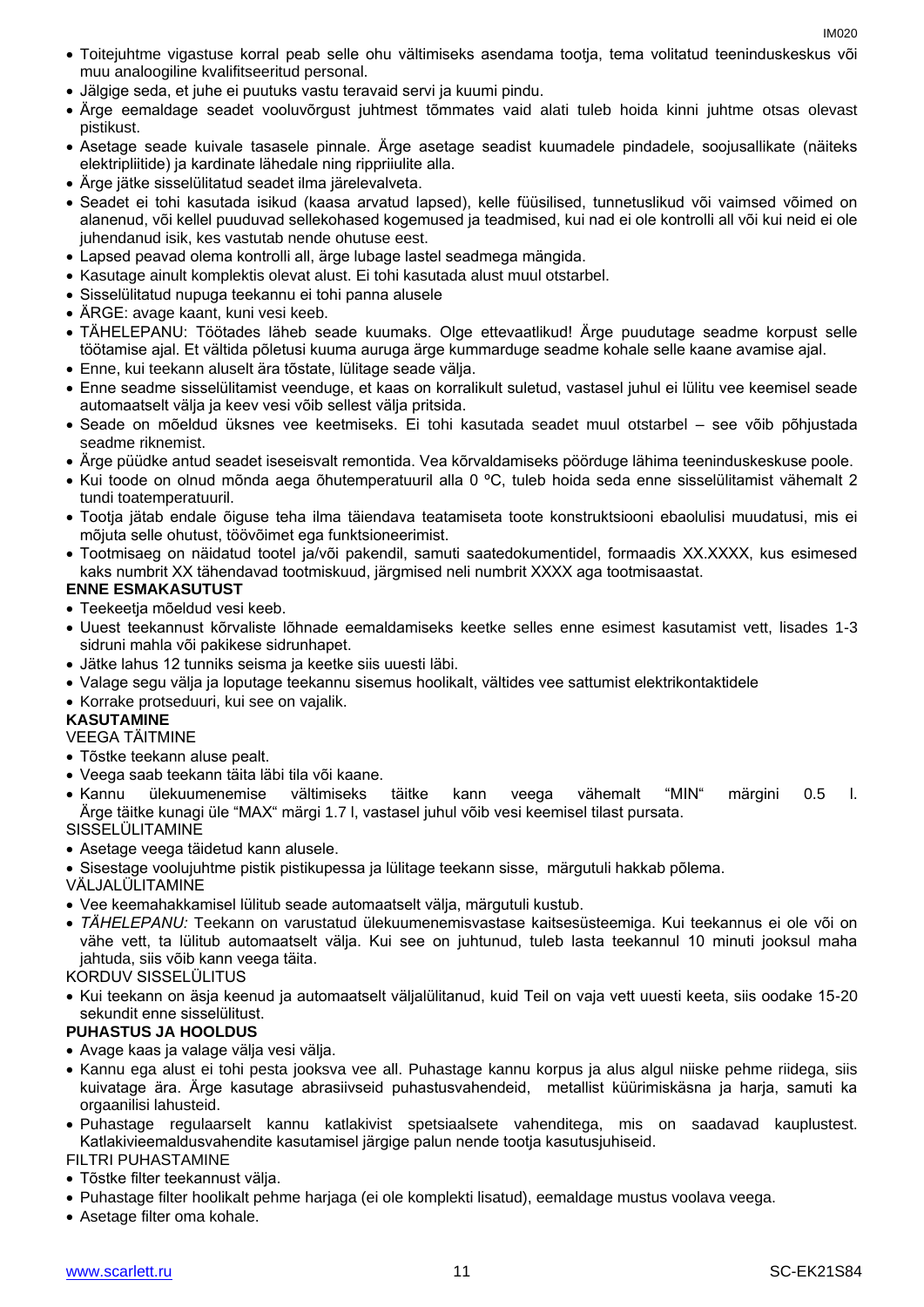#### **HOIDMINE**

- Enne kui jätad, siis veenduge seade on vooluvõrgust lahti ühendatud ja täiesti külm.
- Täitke PUHASTAMISE JA HOOLDUSE nõudmised.
- Kerige elektrijuhe kokku.
- Hoidke seadet kuivas jahedas kohas.



Antud sümbol tootel, pakendil ja/või saatedokumentatsioonis tähendab, et kasutatud elektrilisi ja elektroonilisi tooteid ja patareisid ei tohi ära visata koos tavaliste olmejäätmetega. Need tuleb anda ära spetsialiseeritud vastuvõtupunktidesse.

Täiendava informatsiooni saamiseks olemasolevatest jäätmete kogumise süsteemidest pöörduge kohalike võimuorganite poole.

Õige utiliseerimine aitab hoida kokku hinnalisi ressursse ning ennetada võimalikku negatiivset mõju inimeste tervisele ja ümbritseva keskkonna olukorrale, mis võib tekkida jäätmete ebaõige käitlemise tulemusel.

# **LV LIETOŠANAS INSTRUKCIJA**

#### **DROŠĪBAS NOTEIKUMI**

- Pirms ierīces ekspluatācijas uzmanīgi izlasiet doto lietošanas instrukciju, lai izvairītos no bojājumu radīšanas lietošanas laikā.
- Pirms pirmās ieslēgšanas pārbaudiet, vai tehniskie parametri, kas norādīti uz izstrādājuma, atbilst elektrotīkla parametriem
- Nepareiza ierīces lietošana var radīt tās bojājumus, materiālus zaudējumus un lietotāja veselības kaitējumus.
- Ierīce paredzēta izmantošanai tikai sadzīves vajadzībām. Ierīce nav paredzēta rūpnieciskai vai komerciālai izmantošanai, kā arī izmantošanai:
- veikalu personāla virtuves zonās, birojos un citās ražošanas telpās;
- lauksaimnieku mājās;
- klientiem viesnīcās, moteļos, pansionātos un līdzīgās apmešanās vietās.
- Vienmēr atslēdziet ierīci no elektrotīkla, ja Jūs to neizmantojat.
- Nepieļaujiet ūdens nokļūšanu uz barošanas pamatnes.
- Neizvietojiet ierīci vai elektrovadu ūdenī vai kādā citā šķidrumā. Ja tas ir noticis nekavējoties atslēdziet to no elektrotīkla un pirms turpināt ierīces lietošanu, pārbaudiet tās darba spējas un drošību pie kvalificētiem speciālistiem.
- Barošanas vada bojājuma gadījumā, drošības pēc, tā nomaiņa jāuztic ražotājam, servisa dienestam vai analoģiskam kvalificētam personālam
- Sekojiet līdzi, lai elektrovads nepieskartos klāt asām malām un karstām virsmām.
- Ierīcei stabili jāatrodas uz sausas līdzenas virsmas. Nenovietojiet ierīci uz karstām virsmām, kā arī siltuma avotu (piem. elektrisko plītiņu), aizkaru tuvumā un zem piekaramiem plauktiem.
- Lai atslēgtu ierīci no elektrotīkla, velciet aiz kontaktdakšas, nevis aiz vada aiz vada.
- Ierīce nav paredzēta izmantošanai personām (ieskaitot bērnus) ar pazeminātām fiziskām, sensoriskām vai intelektuālām spējām, kā arī personām bez dzīves pieredzes vai zināšanām, ja viņas nekontrolē vai nav instruējusi ierīces lietošanā persona, kura atbild par viņu drošību
- Bērni ir jākontrolē, lai nepieļautu spēlēšanos ar ierīci
- Neatļaujiet bērniem izmantot ierīci bez pieaugušo uzraudzības.
- Izmantojiet ierīci tikai ar barošanas pamatni no komplekta. Aizliegts to izmantot citām vajadzībām.
- Tējkannu ar ieslēgtu pogu nedrīkst novietot uz pamatnes
- JSPĖJIMAS: Negalima atidaryti dangtį, kol vanduo užverda.
- UZMANĪBU: Darbības laikā ierīce sasilst. Esiet piesardzīgi! Nepieskarieties ar rokām ierīces korpusam tās darbības laikā. Lai izvairītos no apdeguma ar karstu tvaiku, nenoliecieties pāri ierīcei, atverot vāku.
- Nedrīkst noņemt tējkannu no barošanas pamatnes tās darbības laikā, sākumā atslēdziet to.
- Pirms ieslēgšanas pārliecinaties, ka vāciņš ir blīvi aiztaisīts, citādi nedarbosies automātiskās bloķēšanas sistēma vārīšanās laikā un ūdens var izšļākties.
- Ierīce paredzēta tikai ūdens uzsildīšanai. Aizliegts izmantot citiem mērķiem, tas var radīt ierīces bojājumus.
- Necentieties patstāvīgi labot ierīci vai nomainīt jebkādas detaļas. Ierīces bojājuma gadījumā dodieties uz tuvāko Servisa centru.
- Ja izstrādājums kādu laiku ir atradies temperatūrā zem 0ºC, pirms ieslēgšanas tas ir jāpatur istabas apstākļos ne mazāk kā 2 stundas.
- Ražotājs patur sev tiesības bez papildu brīdinājuma ieviest izstrādājuma konstrukcijā nelielas izmaiņas, kas būtiski neietekmē tā drošību, darbspēju un funkcionalitāti.
- Izgatavošanas datums ir norādīts uz izstrādājuma un/vai iepakojuma, kā arī pavaddokumentos, formātā XX.XXXX, kur pirmie divi cipari XX ir izgatavošanas mēnesis, nākamie četri XXXX – izgatavošanas gads.

#### **SAGATAVOŠANA**

- Tējas aparāti ir paredzēti, lai ūdens vārās.
- Lai atbrīvotos no jaunas ierīces nepiederīgas smakas, pirms pirmreizējās izmantošanas uzvāriet tējkannā ūdeni, pievienojot tam 1-3 citronu sulu vai citronskābes paciņu.
- Atstājiet šķīdumu uz 12 stundām, tad atkal uzvāriet.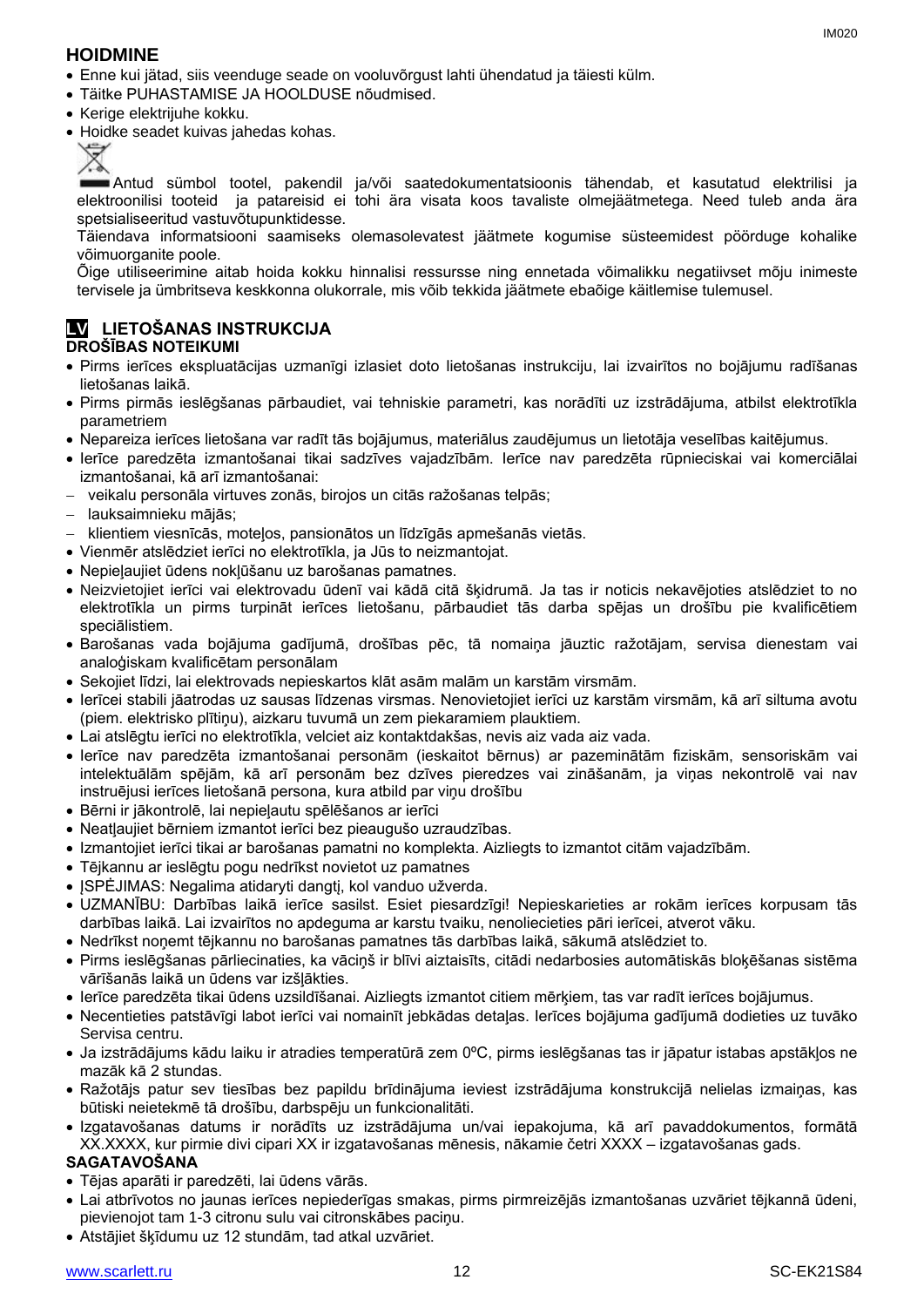- Izlejiet šķīdumu un rūpīgi izskalojiet tējkannu, nepieļaujot ūdens nokļūšanu uz elektriskajiem kontaktiem
- Nepieciešamības gadījumā atkārtojiet procedūru.

#### **DARBĪBA**

ŪDENS IELIEŠANA

- Noņemiet tējkannu no barošanas pamatnes.
- Jūs varat iepildīt ūdeni caur snīpīti vai atvērumu, attaisot vāciņu.
- Lai izvairītos no tējkannas pārkarsēšanas nav ieteicams to uzpildīt mazāk par 0.5 litriem ūdens (zem atzīmes "MIN"). Nelejiet vairāk kā 1.7 l ūdens (augstāk par atzīmi "MAX"), citādi tas var izšļakstīties caur snīpīti vārīšanās laikā.

IESLĒGŠANA

- Uzstādiet ar ūdeni uzpildītu tējkannu uz barošanas pamatnes.
- Pievienojiet elektrovadu pie elektrotīkla un ieslēdziet tējkannu, iedegsies darba gaismas indikators.

IZSLĒGŠANA

- Pēc ūdens uzvārīšanās tējkanna automātiski atslēgsies un gaismas indikators izslēgsies.
- *UZMANĪBU:* Jūsu tējkanna ir aprīkota ar pretpārkaršanas aizsardzības sistēmu. Ja tējkannā ir maz vai vispār nav ūdens, tā automātiski atslēgsies. Ja tā ir noticis nepieciešams nogaidīt ne mazāk par 10 minūtēm, lai tējkanna atdzistu, pēc tam var ieliet ūdeni.

ATKĀRTOTA IESLĒGŠANA

 Ja ūdens tējkannā ir tikko uzvārījies un tā automātiski atslēgusies, bet Jums ir nepieciešams no jauna uzvārīt ūdeni, uzgaidiet 15-20 sekundes pirms atkārtotas ieslēgšanas.

#### **TĪRĪŠANA UN KOPŠANA**

- Izlejiet visu ūdeni caur kaklu, atverot vāciņu.
- Nekādā gadījumā nemazgājiet tējkannu un barošanas pamatni ar tekošu ūdeni. Sākumā noslaukiet korpusa ārpusi un barošanas pamatni ar mīkstu un mitru drānu, tad noslaukiet ar sausu. Neizmantojiet abrazīvos tīrīšanas līdzekļus, metāliskas švammes un birstes, organiskos šķīdinātājus.
- Regulāri attīriet tējkannu no kaļķakmens ar tam paredzētajiem līdzekļiem, kurus var iegādāties tirdzniecības uzņēmumos. Izmantojot tīrīšanas līdzekļus, sekojiet līdzi norādījumiem uz iepakojuma.

#### FILTRA TĪRĪŠANA

- Izņemiet filtru no tējkannas.
- Uzmanīgi noslaukiet filtru ar mīkstu birstīti (neietilpst komplektā), likvidējiet netīrumus zem spēcīgas ūdens strūklas.
- Uzstādiet filtru atpakaļ.

#### **GLABĀŠANA**

- Prieš saugoti, įsitikinkite, kad prietaisas yra išjungtas ir visiškai šalta.
- Izpildiet sadaļas TĪRĪŠANAS UN APKOPE prasības.
- Satiniet barošanas vadu.
- Ierīci glabājiet sausā, vēsā vietā.



Šis simbols uz izstrādājuma, iepakojuma un/vai pavaddokumentiem nozīmē, ka nolietotus elektro- vai elektroniskos izstrādājumus un baterijas nedrīkst izmest kopā ar parastajiem sadzīves atkritumiem. Tie ir jānodod specializētajos pieņemšanas punktos.

Lai iegūtu papildu informāciju par esošajām atkritumu savākšanas sistēmām, vērsieties vietējā pašvaldībā.

Pareiza utilizācija palīdzēs saglabāt vērtīgus resursus un novērst iespējamo negatīvo ietekmi uz cilvēku veselību un apkārtējās vides stāvokli, kas var rasties nepareizas rīkošanās ar atkritumiem rezultātā.

#### **LT VARTOTOJO INSTRUKCIJA SAUGUMO PRIEMONĖS**

- Prietaiso gedimams išvengti prieš pirmąjį naudojimą atidžiai perskaitykite šią instrukciją.
- Prieš įjungdami prietaisą pirmą kartą įsitikinkite, ar prietaiso etiketėje nurodytos techninės charakteristikos atitinka tinklo parametrus.
- Neteisingai naudodamiesi gaminiu, Jūs galite jį sugadinti, patirti nuostolių arba pakenkti savo sveikatai.
- Prietaisas nėra skirtas pramoninėms ir komercinėms reikmėms, taip pat naudoti:
- parduotuvių, biurų ir kitų gamybinių patalpų personalo virtuvių zonose;
- ūkininkų namuose;
- klientams ligoninėse, moteliuose, pensionatuose ir kitose gyvenamosiose vietose.
- Nesinaudodami prietaisu, visada išjunkite jį iš elektros tinklo.
- Neleiskite vandeniui patekti ant šildymo pagrindo.
- Nenardinkite prietaiso ir maitinimo laido į vandenį bei kitus skysčius. Įvykus tokiai situacijai, nedelsdami išjunkite jį iš elektros tinklo ir kreipkitės į kvalifikuotus specialistus prietaiso veikimui bei saugumui patikrinti.
- Pažeistą maitinimo laidą, siekiant išvengti pavojaus, turi pakeisti gamintojas, techninės priežiūros tarnyba ar kvalifikuotas personalas.
- Pasirūpinkite, kad elektros laidas neliestų aštrių kampų ir karštų paviršių.
- Prietaisas turi tvirtai stovėti ant sauso lygaus paviršiaus. Nestatykite virdulio ant karštų paviršių bei šalia šilumos šaltinių (pvz., elektrinių viryklių), užuolaidų ir po pakabinamosiomis lentynomis.
- Traukdami kištuką iš elektros lizdo, niekada netempkite laido.

[www.scarlett.ru](http://www.scarlett.ru/) 13 November 2013 13 SC-EK21S84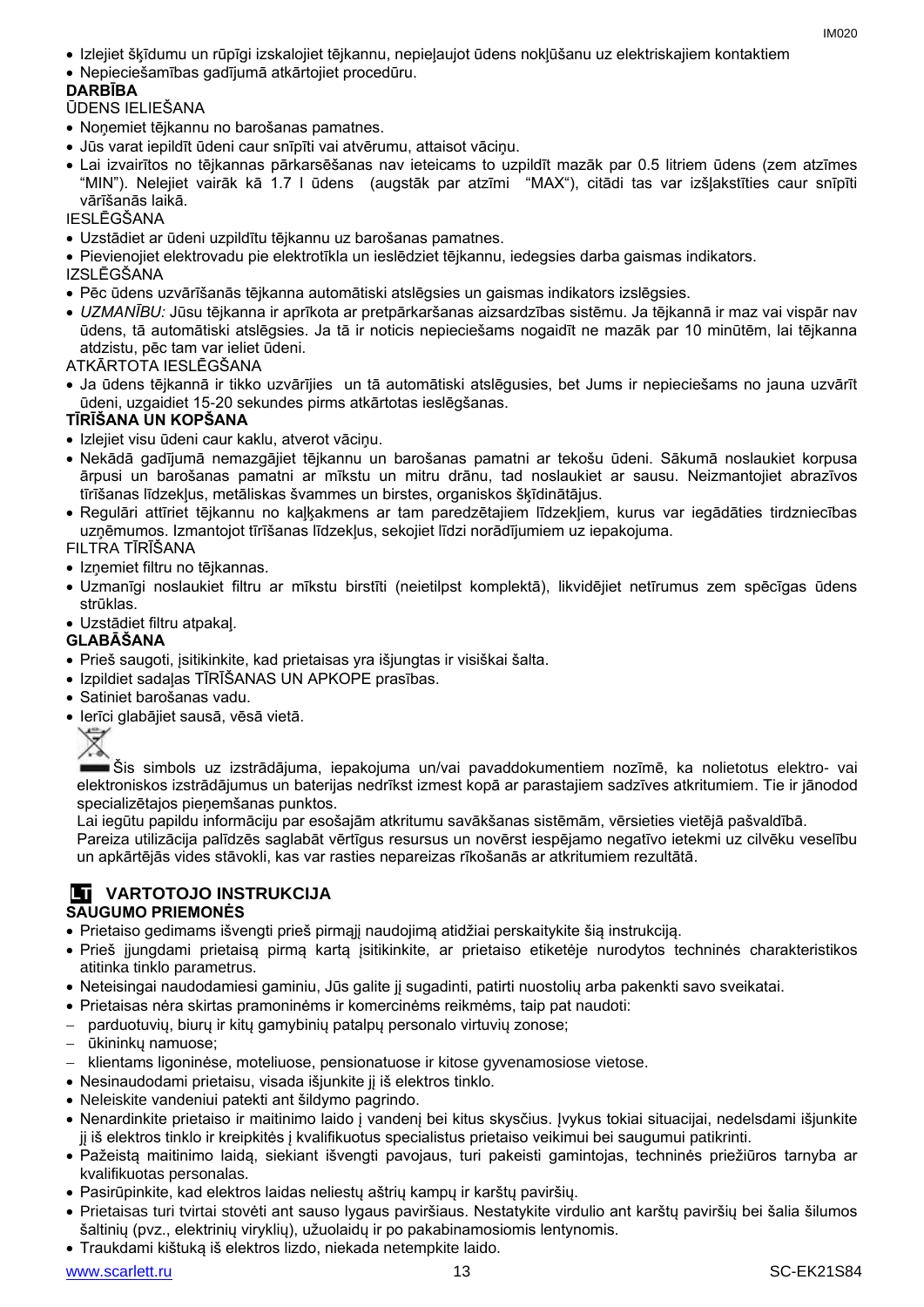- Prietaisas nėra skirtas naudoti fizinę, jutiminę ar protinę negalią turintiems asmenims (įskaitant vaikus) ar patirties ir žinių neturintiems asmenims, jei jų neprižiūri ar jų dėl eksploatavimo neinstruktuoja už prietaiso saugą atsakingas asmuo.
- Vaikus reikia prižiūrėti, kad jie nežaistų prietaisu.
- Neleiskite vaikams naudotis prietaisu be suaugusiųjų priežiūros.
- Naudokite gaminį tik su komplekte pristatomu šildymo pagrindu. Draudžiama naudoti pagrindą kitiems tikslams.
- Arbatinuką negalima dėti į bazę, kai įjungtas mygtukas
- UZMANĪBU: Neatveriet vāku, līdz ūdens sāk vārīties.
- DĖMESIO: Veikdamas prietaisas įkaista. Būkite atsargūs! Nelieskite prietaiso rankomis, kai jis veikia. Siekiant išvengti nusideginimo kartais garais, nepasilenkite virš prietaiso jį atidarę.
- Negalima nuimti virdulį nuo šildymo pagrindo jam veikiant, iš pradžių išjunkite jį.
- Prieš įjungdami virdulį įsitikinkite, kad dangtis yra uždarytas, kitaip vandeniui užvirus nesuveiks automatinio išsijungimo sistema, ir vanduo gali išsipilti.
- Prietaisas skirtas tik vandeniui pašildyti. Draudžiama naudoti jį kitiems tikslams tai gali sugadinti prietaisą.
- Nebandykite savarankiškai remontuoti prietaiso arba keisti jo detalių. Atsiradus gedimams kreipkitės į artimiausią Serviso centrą.
- Jeigu gaminys kai kurį laiką buvo laikomas žemesnėje nei 0 ºC temperatūroje, prieš įjungdami prietaisą palaikykite jį kambario temperatūroje ne mažiau kaip 2 valandas.
- Gamintojas pasilieka teisę be atskiro perspėjimo nežymiai keisti įrenginio konstrukciją išsaugant jo saugumą, funkcionalumą bei esmines savybes.
- Pagaminimo data nurodyta ant gaminio ir (arba) pakuotės, taip pat pridedamoje dokumentacijoje XX.XXXX formatu, kur pirmieji du simboliai "XX" žymi pagaminimo mėnesį, o toliau einantys keturi simboliai "XXX" žymi pagaminimo metus.

#### **PASIRUOŠIMAS DARBUI**

- Virdulys yra skirtas verdančio vandens.
- Norint pašalinti naujai įsigyto prietaiso pašalinius kvapus, prieš užverdant vandenį arbatinuke pirmąjį kartą, įpilkite 1-3 citrinų sulčių arba citrinos rūgšties paketėlį.
- Palikite tirpalą 12 val., vėliau dar kartą užvirinkite vandenį.
- Išpilkite tirpalą ir rūpestingai praskalaukite arbatinuką iš vidaus, neleisdami vandeniui patekti ant elektros kontaktų
- Jei reikia, procedūrą pakartokite.

#### **VEIKIMAS**

#### VANDENS ĮPYLIMAS

- Nuimkite virdulį nuo šildymo pagrindo.
- Virdulį pripildykite vandeniu per snapelį arba per atidarytą dangtį.
- Norėdami išvengti virdulio perkaitimo, nepilkite į jį mažiau kaip 0.5 l vandens (žemiau rodyklės "MIN"). Nepilkite daugiau kaip 1.7 l vandens (aukščiau rodyklės "MAX"), kitaip vanduo gali išsipilti pro snapelį. ĮJUNGIMAS
- Pastatykite virdulį su vandeniu ant šildymo pagrindo.
- Ikiškite maitinimo laidą į elektros lizdą ir įjunkite virdulį užsidegs šviesos indikatorius.

#### IŠJUNGIMAS

- Virdulys išsijungia automatiškai kai tik užverda vanduo, ir šviesos indikatorius užgesta.
- *DĖMESIO:* Jūsų virdulyje yra įrengta apsaugos nuo perkaitimo sistema. Kai prietaise nėra vandens, arba vandens yra mažai, jis automatiškai išsijungia. Atsitikus tokiai situacijai, palaukite ne mažiau kaip 10 minučių kol virdulys atvės, ir vėl galite pilti vandenį.

#### PAKARTOTINAS ĮJUNGIMAS

 Tuo atveju, kai virdulys ką tik užvirė ir automatiškai išsijungė, o Jums reikia vėl pašildyti vandenį, palaukite 15-20 sekundžių ir pakartotinai įjunkite prietaisą.

#### **VALYMAS IR PRIEŽIŪRA**

- Atidenkite dangtį ir išpilkite visą vandenį pro angą.
- Draudžiama plauti virdulį ir jo šildymo pagrindą vandeniu. Korpusą ir pagrindą iš išorinės pusės nuvalykite drėgnu minkštu audiniu ir sausai nušluostykite. Nenaudokite šveitimo valymo priemonių, metalinių šepečių bei organinių tirpiklių.
- Reguliariai valykite prietaisą nuo kalkių nuosėdų specialiomis priemonėmis, kurias galima įsigyti prekybos tinkluose. Naudodamiesi valymo priemonėmis, vadovaukitės nurodymais ant jų pakuotės.
- FILTRO VALYMAS
- Ištraukite filtra iš virdulio.
- Atsargiai išvalykite filtrą minkštu šepečiu (neįeina į komplektą), ir praskalaukite jį po vandeniu.
- Idėkite filtrą į vietą.

#### **SAUGOJIMAS**

- Pirms uzglabāšanas, pārliecinieties, ka ierīce ir atvienota un pilnīgi auksts.
- Atilkite visus "VALYMAS IR PRIEŽIŪRA" skyriaus reikalavimus.
- Suvyniokite maitinimo laidą.
- Laikykite prietaisą sausoje vėsioje vietoje.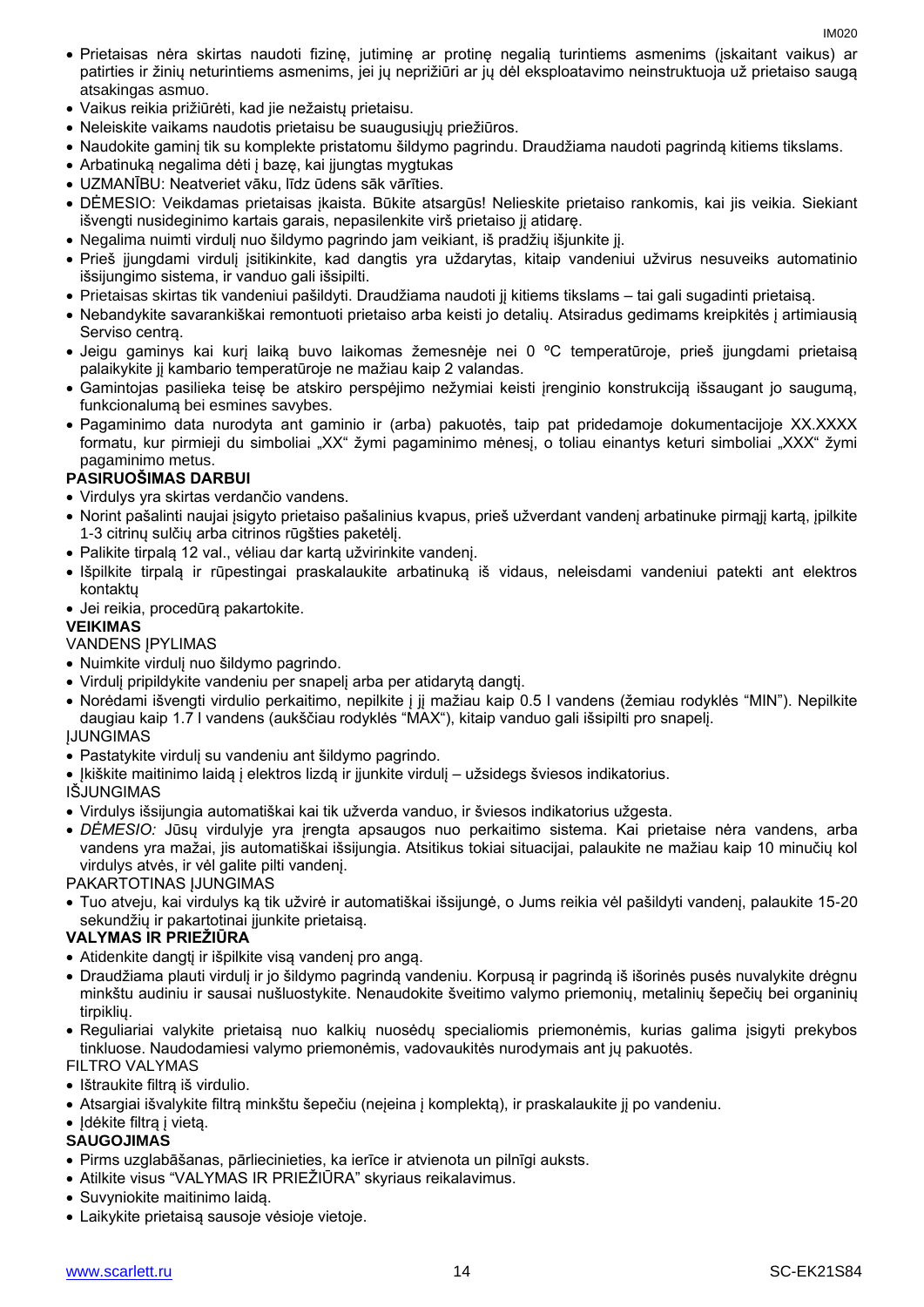

Šis simbolis ant gaminio, pakuotėje ir (arba) lydinčioje dokumentacijoje reiškia, kad naudojami elektriniai ir elektroniniai gaminiai bei baterijos neturėtų būti išmetami (išmestos) kartu su įprastinėmis buitinėmis atliekomis. Juos (jas) reikėtų atiduoti specializuotiems priėmimo punktams.

Norint gauti papildomos informacijos apie galiojančias atliekų surinkimo sistemas, kreipkitės į vietines valdžios institucijas.

Teisingai utilizuojant atliekas, sutaupysite vertingų išteklių ir apsaugosite žmonių sveikatą ir aplinką nuo neigiamo poveikio, galinčio kilti netinkamai apdorojant atliekas.

#### **H HASZNALATI UTASÍTÁS FONTOS BIZTONSÁGI INTÉZKEDÉSEK**

- A készülék használata előtt, a készülék károsodása elkerülése érdekében figyelmesen olvassa el a Használati utasítást.
- Első használat előtt ellenőrizze, megfelelnek-e a terméken feltüntetett műszaki adatok a villamos hálózat adatainak.
- A helytelen kezelés a készülék károsodásához, anyagi kárhoz, vagy a használó egészségkárosodásához vezethet.
- A készülék kizárólag háztartásban használható. A készülék nem alkalmas ipari és kereskedelmi használatra illetve nem használható:
- személyzet által üzletek, irodák konyhai helyiségében és egyéb ipari helyiségben;
- farmházakban;
- szállodák, motelek, panziók, illetve egyéb hasonló szállás vendégei által.
- Használaton kívül mindig áramtalanítsa a készüléket.
- Víz ne kerüljön az áramforrást biztosító elemre!
- Ne merítse a készüléket és a vezetéket vízbe vagy más folyadékba. Hogyha ez megtörtént, azonnal áramtalanítsa a készüléket és, mielőtt újra használná azt, ellenőrizze a készülék munkaképességét és biztonságát szakképzett szerelő segítségével.
- A villamos vezeték meghibásodása esetén veszély elkerülése érdekében annak cseréjét végezze a gyártó a szervizközpont, illetve hasonlóan szakképzett személyzet.
- A készülékkel való játszás elkerülése érdekében tartsa a gyermekeket felügyelet alatt.
- Figyeljen arra, hogy a vezeték ne érintkezzen éles, vagy forró felülettel.
- A készülék áramtalanítása közben fogja a csatlakozódugót, ne húzza a vezetéket.
- A készüléket száraz, sima felületre szilárdan kell felállítani. Ne alítsa fel a készüléket forró felületre, valamint hőforrás (villamos tűzhely) függöny közelében és függő polcok alatt.
- Soha ne hagyja felügyelet nélkül a bekapcsolt teafőzőt.
- A készüléket ne használják elégtelen fizikai, érzéki vagy szellemi képességű személyek (beleértve a gyerekeket is), illetve tapasztalattal vagy ismerettel nem rendelkező személyek felügyelet nélkül, illetve, ha nem részesültek kioktatásban a készülék használatáról a biztonságukért felelős személy által.
- A gyermekeket tartsa felügyelet alatt a készülékkel való játszás elkerülése érdekében.
- A készüléket csak a készletben található áramellátást biztosító elemmel használja. Az elemet tilos más célból használni.
- A teafőzőt működés közben levenni az elemről tilos, előbb kapcsolja ki azt.
- A teafőzőt lenyomott kapcsolóval az alapegységre helyezni tilos.
- VIGYÁZAT: Ne nyissa ki a fedelet, amíg a víz forrni kezd.
- FIGYELEM: Működés közben a készülék melegszik. Legyen óvatos! Működés közben ne érjen kézzel a készülékhez. Amikor felemeli a fedőt, ne hajoljon a készülék fölé gőz általi égési sérülések elkerülése érdekében.
- Mielőtt bekapcsolná a készüléket, ellenőrizze helyesen van-e lezárva a fedele, mert ha helytelenül akkor nem fog kapcsolni az automatikus kikapcsolás a víz forrása esetén, és a víz kiloccsanhat.
- A készülék csak vízmelegítésre alkalmas. A készüléket károsodás elkerülése végett más célból felhasználni tilos.
- Ne próbálja egyedül javítani a készüléket, cserélni az alkatrészeket. Forduljon a közeli szervizbe.
- Amennyiben a készüléket valamennyi ideig 0 ºC–nál tárolták, bekapcsolása előtt legalább 2 órán belül tartsa szobahőmérsékleten.
- A gyártónak jogában áll értesítés nélkül másodrendű módosításokat végezni a készülék szerkezetében, melyek alapvetően nem befolyásolják a készülék biztonságát, működőképességét, funkcionalitását.
- A gyártási idő XX.XXXX formátumban a terméken és/vagy a csomagoláson található, valamint a kísérő iratokban, ahol az első két «XX» számjel a gyártási hónapra, a következő «XXXX» számjel pedig a gyártási évre utal.

#### **ELŐKÉSZÍTÉS**

- Vízforraló alkalmas a forró vizet.
- Az új termékből áradó idegen szag eltávolítása érdekében első használat előtt forralja fel a teáskannába a vizet 1-3 citrom leve vagy citromsav hozzáadásával.
- A citromos vizet 12 órán belül hagyja állni a kannában, miután forralja fel újra.
- Öntse ki az oldatot és óvatosan öblítse le a teafőző belsejét úgy, hogy az elektromos érintkezőket víz ne érje
- Szükség esetén ismételje meg a műveletet.

[www.scarlett.ru](http://www.scarlett.ru/) 15 November 2012 15 November 2013 15 November 2013 15 November 2014 15 November 2014 15 November 2014 15 November 2014 15 November 2014 15 November 2014 15 November 2014 15 November 2014 16: 10: 10: 10: 10: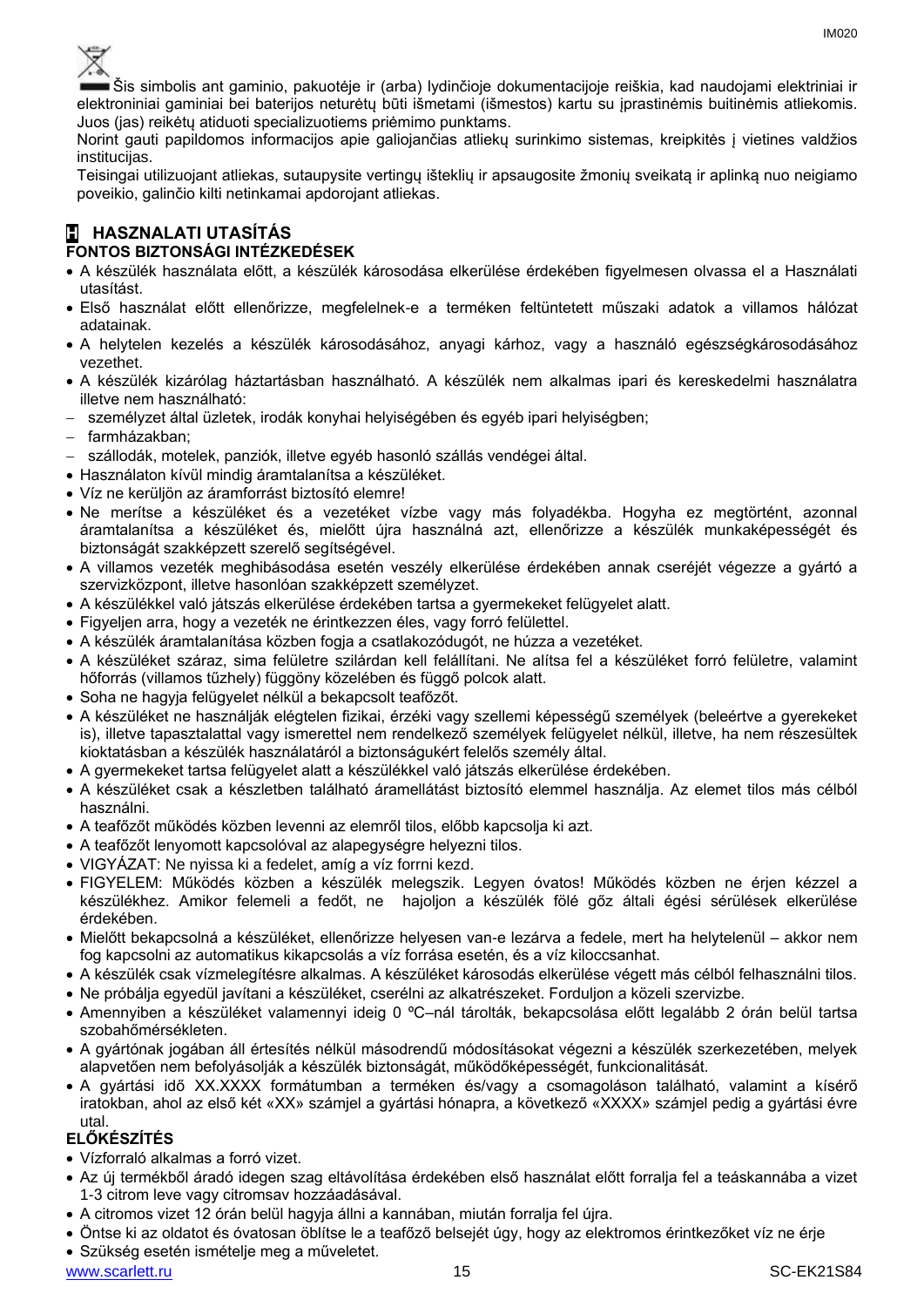#### **JAVASLATOK A KEZELÉSHEZ**

VÍZZEL VALÓ FELTÖLTÉS

- Vegye le a teafőzőt az áramellátásért felelő elemről.
- Feltöltheti a teáskannát a száján, vagy a torkán keresztül.
- A teafőző túlmelegedése elkerülése érdekében nem ajánlatos 0.5 liternél kevesebb vizet tölteni ("MIN" jelző alatt). Ne töltsön a teáskannába több mint 1.7 liternél vizet ("MAX" jelző felett), mert forrás közben a víz kiloccsanhat a teáskanna száján.

BEKAPCSOLÁS

- Helyezze a vízzel megtöltött teafőzőt, az áramforrást biztosító elemre.
- Csatlakoztassa a vezetéket az elektromos hálózathoz, és kapcsolja be a teafőzőt. Bekapcsol a működési jelzőlámpa.

#### **KIKAPCSOLÁS**

- Amikor elkezd forrni a víz, a teafőző automatikusan kikapcsol, és elalszik a jelzőlámpa.
- *FIGYELEM:* Az Ön teafőzője túlmelegedés gátló védőrendszerrel van ellátva. Hogyha a teáskannában nincs, vagy kevés víz van, akkor az automatikusan kikapcsol. Ha ez megtörtént, várjon legalább 10 percig, amíg a teafőző lehűl, miután feltöltheti vízzel.

ISMÉTELT BEKAPCSOLÁS

 Hogyha a teafőzőben felforrott a víz, és a készülék automatikusan kikapcsolt, de Önnek ismételten vizet kell melegíteni, akkor az ismételt bekapcsolás előtt várjon 15-20 másodpercig.

#### **TISZTITÁS ÉS KARBANTARTÁS**

- Öntse ki a torkán a vizet, kinyitva annak fedelét.
- Semmi esetre sem mossa a teafőzőt és az elemet vízsugár alatt. Törölje meg kívülről a készülékházat és az elemet előbb nyirkos, puha törlőkendővel, aztán – szárazzal. Ne használjon súrolószert, kefét, szerves oldószert.
- Rendszeresen tisztítsa a készüléket a vízkövesedéstől üzletben árusított vízkőellenes szerekkel. Használja a tisztítószert a csomagoláson előírt utasításoknak megfelelően.

A SZŰRŐ TISZTITÁSA

- Vegye ki a teafőzőből a szűrőt.
- Óvatosan törölje meg a szűrőt, puha kefével (nem tartozik a készlethez) vízsugár alatt távolítsa el a piszkot.
- Helyezze vissza a szűrőt.

#### **TÁROLÁS**

- Tárolás előtt győződjön meg róla, hogy a készülék ki van húzva, és teljesen hidegen.
- Kövesse a TISZTÍTÁS ÉS KARBANTARTÁS rész lépéseit.
- Tekerje fel a vezetéket.
- Száraz, hűvös helyen tárolja.



Ez a jel a terméken, csomagoláson és/vagy kísérő dokumentumokon azt jelenti, hogy ezeket a használt villamos és elektronikus termékeket és elemeket tilos az általános háztartási hulladékkal kidobni. E tárgyakat speciális befogadó pontokban kell leadni.

A hulladékbefogadó rendszerrel kapcsolatos kiegészítő információért forduljon a helyi illetékes hatósághoz.

A megfelelő hulladékkezelés segít megőrizni az értékes erőforrásokat és megelőzheti az olyan esetleges negatív hatásokat az emberi egészségre és a környezetre, amelyek a nem megfelelő hulladékkezelés következtében felmerülhetnek fel.

### **RO INSTRUCȚIUNI DE UTILIZARE**

#### **MĂSURILE DE SIGURANȚĂ**

- Citiți cu atenție aceste instrucțiuni înainte de a utiliza aparatul pentru a evita defecțiunile în timpul utilizării.
- Înainte de prima conectare, verificați dacă caracteristicile tehnice indicate pe produs corespund parametrilor rețelei electrice.
- Manipularea necorespunzătoare poate duce la deteriorarea produsului, pagube materiale și poate cauza daune sănătății utilizatorului.
- A se utiliza doar în scopuri de utilizare casnică. Aparatul este destinat doar pentru utilizare în condiții casnice. Aparatul nu este destinat pentru utilizare industrială și comercială, precum și pentru utilizare în:
- zonele de bucătărie pentru personalul din magazine, oficii și alte încăperi de producere;
- ferme;
- clienții din hoteluri, moteluri, pensiuni și alte spații de locuit similare.
- Dacă aparatul nu se utilizează, deconectați-l de fiecare dată de la rețeaua electrică.
- Nu introduceți aparatul și cablul de alimentare în apă sau alte lichide. Însă dacă acest lucru s-a întâmplat, deconectați imediat aparatul de la sursa de alimentare și înainte de a-l utiliza în continuare, verificați capacitatea de functionare și siguranța aparatului la specialiști calificați.
- Dacă cablul de alimentare este deteriorat, pentru a evita pericolele, înlocuirea acestuia trebuie să fie realizată de către producător sau de către un centru de deservire autorizat, sau de către personalul calificat corespunzător.
- Pentru a preveni situațiile periculoase, în cazul deteriorării cablului de alimentare, este necesar ca acesta sa fie înlocuit de producător, centrul de reparații sau de personalul similar calificat.
- La deconectarea aparatului de la sursa de energie electrică, trageți de ștecher și nu apucați de cablu.
- Nu permiteți pătrunderea apei pe baza de alimentare.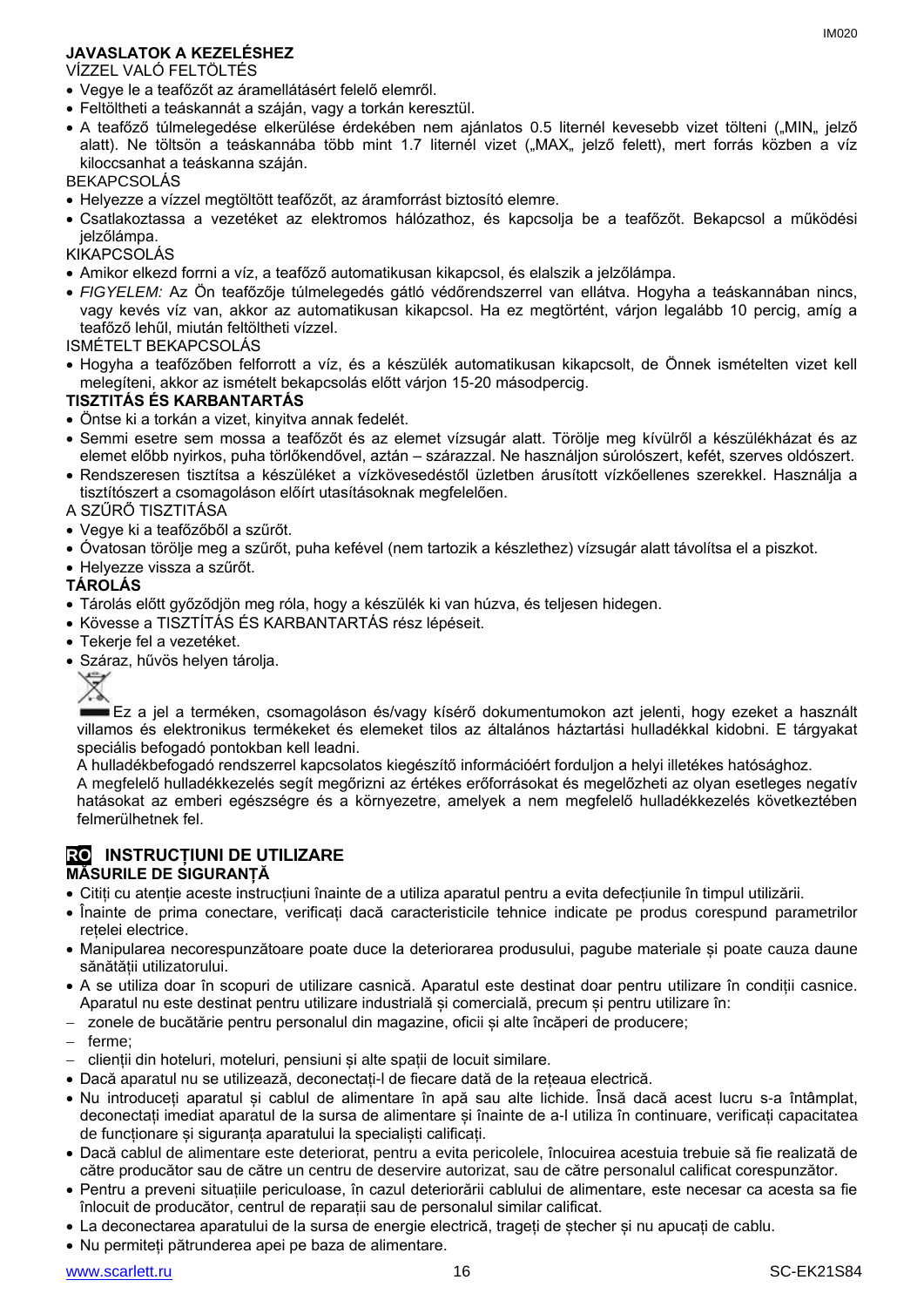- Aparatul trebuie să fie poziționat în mod stabil pe o suprafață uscată și plană. Nu așezați aparatul pe o suprafață fierbinte sau în apropierea surselor de căldură (de exemplu, plite electrice de gătit), perdelelor și rafturilor suspendate.
- Aveți grijă ca cablul de alimentare să nu fie atins de margini ascuțite și suprafețe fierbinți.
- Aparatul nu este destinat persoanelor (inclusiv copiilor) cu capacități fizice, senzoriale și mintale reduse sau dacă ele nu posedă experiență de viață sau cunoștințe, dacă ele nu sunt supravegheate sau instruite privitor la utilizarea aparatului de persoana, responsabilă de siguranța lor.
- Supravegheați copiii pentru a nu le permite jocul cu aparatul.
- Nu se permite înlăturarea fierbătorului de pe baza de alimentare în timpul funcționării, mai întâi deconectați-l.
- Înainte de a conecta fierbătorul, asigurați-vă că capacul este bine închis, în caz contrar sistemul de deconectare automată la atingerea punctului de fierbere a apei nu va funcționa, iar apa se poate vărsa din fierbător.
- Aparatul este destinat exclusiv pentru încălzirea apei. Se interzice utilizarea în alte scopuri aceasta poate provoca defectarea produsului.
- Se interzice să puneți pe bază ceainicul cu butonul conectat
- ATENȚIE: Nu deschideți capacul în timp ce fierbe apa.
- ATENȚIE: Aparatul se încălzește în timpul funcționării. Fiți atenți! Nu atingeți carcasa aparatului în timpul funcționării lui. Pentru a evita arsurile cu aburi fierbinți, nu vă aplecați deasupra aparatului atunci când deschideți capacul.
- Nu lăsați niciodată aparatul în funcțiune fără supraveghere.
- Nu încercați să reparați aparatul desinestătător sau să înlocuiți careva piese. În cazul detectării unor defecțiuni, adresați-vă celui mai apropiat centru de deservire.
- Dacă produsul a fost păstrat pentru o perioadă de timp la temperaturi sub 0 °C, atunci înainte de conectare acesta ar trebui să se afle la temperatura camerei, timp de cel puțin 2 ore.
- Producătorul își rezervă dreptul de a introduce fără notificare prealabilă mici modificări în construcţia produsului, care nu influențează semnificativ siguranța, capacitatea de funcționare și performanța acestuia.
- Data producerii este indicată pe produs și/sau ambalaj, precum și în documentația însoțitoare, în format XX.XXXX, unde primele două cifre "XX" reprezintă luna producerii, iar următoarele patru cifre "XXXX" reprezintă anul producerii.

#### **PREGĂTIREA**

- Maker este proiectat pentru a fierbe apa.
- Pentru eliminarea mirosurilor străine din aparatul nou, înainte de prima utilizare este necesar să fierbeţi apă în ceainic, adăugând în ea sucul de la 1-3 lămâi sau un pacheţel de acid citric.
- Lăsați soluția timp de 12 ore, iar apoi fierbeți-o din nou.
- Vărsați soluția și clătiți bine ceainicul în interior, fără a lăsa apa să nimerească pe contactele electrice
- În caz de necesitate, repetați procedura.

### **FUNCȚIONAREA**

#### MODUL DE TURNARE A APEI

- Luați fierbătorul de pe baza de alimentare.
- Puteți să-l umpleți prin nasul sau gura de umplere a fierbătorului, deschizând capacul.
- Pentru a evita supraîncălzirea fierbătorului nu se recomandă a turna o cantitate mai mică de 0.5 litri de apă (sub marcajul "MIN"). Nu turnați mai mult de 1.7 litri de apă (peste marcajul "MAX"), în caz contrar apa se poate vărsa prin nasul fierbătorului în timpul fierberii.

#### **CONECTAREA**

- Fixați fierbătorul plin cu apă pe baza de alimentare.
- Racordați cablul de alimentare la rețeaua electrică și conectați fierbătorul, atunci se va porni indicatorul luminos de funcționare.

DECONECTAREA

- La atingerea punctului de fierbere a apei fierbătorul se va opri automat și indicatorul luminos se va stinge.
- *NOTĂ*: Fierbătorul Dumneavoastră este dotat cu un sistem de protecție contra supraîncălzirii. Dacă în fierbător nu este apă sau este puțină, atunci acesta se va deconecta automat. Dacă se întâmplă acest lucru, este necesar să așteptați cel puțin 10 minute pentru ca fierbătorul să se răcească, după care puteți turna apa.

### CONECTAREA REPETATĂ

 Dacă fierbătorul tocmai a fiert și s-a deconectat automat, iar Dumneavoastră aveți nevoie să încălziți apa din nou, așteptați 15-20 de secunde înainte de a conecta din nou.

### **CURĂȚAREA ȘI ÎNTREȚINEREA**

- Vărsați toată apa prin gura de umplere prin deschiderea capacului.
- Înainte de curățare, deconectați întotdeauna aparatul de la rețeaua electrică și lăsați-l să se răcească complet.
- În nici un caz nu spălați fierbătorul și baza de alimentare sub jetul de apă. Ștergeți exteriorul corpului și baza mai întâi cu o cârpă moale umedă, iar apoi – cu una uscată. Nu folosiți substanțele abrazive de curățare, burete și perii de metal, precum și solvenții organici.
- Curățați în mod regulat produsul de depunerile de calcar cu produse speciale, pe care le puteți achiziționa în magazine. La utilizarea produselor de curățare, urmați instrucțiunile de pe ambalajul acestora.

CURĂȚAREA FILTRULUI

- Scoateți filtrul din fierbător.
- Ștergeți ușor filtrul, înlăturați impuritățile cu o perie moale (nu este inclusă în set) sub jetul de apă.

Fixați filtrul la loc.

[www.scarlett.ru](http://www.scarlett.ru/) 17 SC-EK21S84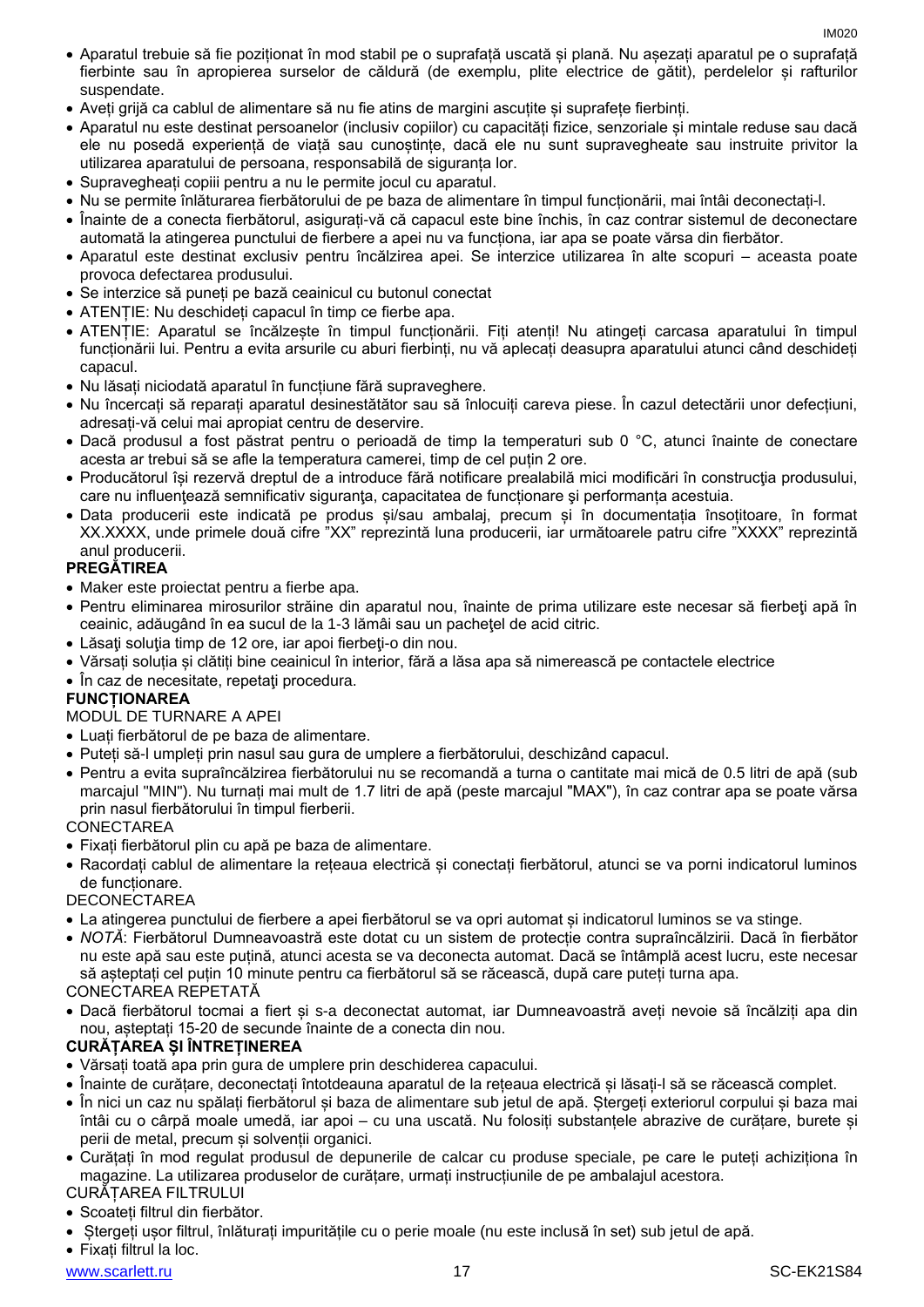#### **PĂSTRAREA**

- Înainte de depozitare, asigurați-vă că aparatul este scos din priză și este complet răcit.
- Respectați toate cerințele de la punctul CURĂȚAREA ȘI ÎNTREȚINEREA.
- Strângeți prin înfășurare cablul de alimentare.
- Aparatul se va păstra la loc răcoros și uscat.



Simbolul dat pe produs, ambalaj și/sau documentele însoțitoare înseamnă că aparatele electrice si electronice, şi bateriile uzate nu trebuie aruncate împreună cu deşeurile menajere. Acestea trebuie duse la punctele de colectare specializate.

Adresati-vă la autoritățile locale pentru a obține informații suplimentare referitor la sistemele existente de colectare a deşeurilor.

Reciclarea corectă va contribui la păstrarea resurselor valoroase şi la prevenirea posibilelor efecte negative asupra sănătății oamenilor și a mediului înconjurător, care ar putea apărea în rezultatul reciclării incorecte a deşeurilor.

#### **PL INSTRUKCJA OBSŁUGI ŚRODKI BEZPIECZEŃSTWA**

- Zalecamy uważnie przeczytać niniejszą instrukcję przed uruchomieniem urządzenia, aby uniknąć awarii podczas użytkowania.
- Przed pierwszym włączeniem należy sprawdzić, czy dane techniczne podane na wyrobie są zgodne z parametrami prądu elektrycznego.
- Niewłaściwe postępowanie może spowodować uszkodzenie wyrobu, wyrządzić szkodę materialną albo spowodować zagrożenie zdrowia użytkownika.
- Urządzenie jest przeznaczone tylko do użytku domowego. Urządzenie nie jest przeznaczone do używania w przemyśle i w handlu, a także do wykorzystania:
- w pomieszczeniach kuchennych dla pracowników w sklepach, biurach i innych pomieszczeniach produkcyjnych;
- w domach rolników;
- przez klientów w hotelach, motelach, pensjonatach i innych podobnych miejscach zamieszkania.
- Zawsze odłączaj urządzenie od zasilania prądem elektrycznym, gdy nie jest ono używane.
- Nie dopuszczaj do przedostania się wody do bazy zasilającej.
- Nie wolno zanurzać urządzenia, bazy zasilającej ani przewodu sieciowego w wodzie ani żadnej innej cieczy. Jeśli tak się stało, natychmiast odłącz urządzenie od źródła zasilania i przed dalszym użyciem zwróć się w celu sprawdzenia, czy urządzenie działa sprawnie i bezpiecznie, do wykwalifikowanych specjalistów.
- W przypadku uszkodzenia przewodu zasilającego jego wymiany, aby uniknąć niebezpieczeństw, powinien dokonać producent lub upoważniony przez niego Punkt Serwisowy bądź podobny wykwalifikowany personel.
- Należy uważać, aby przewód zasilający nie dotykał ostrych krawędzi i gorących powierzchni.
- Po odłączeniu urządzenia od zasilania prądem elektrycznym ciągnij za wtyczkę, lecz nie ciągnij za przewód.
- Urządzenie musi stać na stabilnej, płaskiej i suchej powierzchni! Nie umieszczaj urządzenia na powierzchniach gorących, a także w pobliżu źródeł ciepła (np. kuchni elektrycznych), firanek ani pod półkami wiszącymi.
- Nigdy nie zostawiaj włączonego urządzenia bez nadzoru.
- Urządzenie nie jest przeznaczone do użytku przez osoby (w tym dzieci) o obniżonych możliwościach fizycznych, zmysłowych lub umysłowych albo w przypadku braku doświadczenia lub wiedzy, jeśli nie znajdują się one pod nadzorem lub nie poinstruowane przez osobę odpowiedzialną za ich bezpieczeństwo na temat korzystania z urządzenia.
- Dzieci powinny być nadzorowane w celu niedopuszczenia do bawienia się z urządzeniem.
- Wyrób należy używać tylko z bazą zasilającą, dostarczaną w komplecie. Nie wolno używać jej do innych celów.
- Nie wolno zdejmować czajnika bazy zasilającej podczas pracy, najpierw wyłącz go.
- Nie wolno stawiać czajnika z włączonym przyciskiem na podstawie.
- UWAGA: Podczas gotowania wody nie otwieraj pokrywy.
- OSTRZEŻENIE: Urządzenie nagrzewa się podczas pracy. Uważaj! Nie należy dotykać rękami obudowy urządzenia podczas jego pracy. Aby uniknąć poparzenia gorącą parą wodną, nie pochylaj się nad urządzeniem po otwarciu pokrywy.
- Przed włączeniem upewnij się, że pokrywa jest szczelnie zamknięta, w przeciwnym razie nie zadziała system automatycznego wyłączenia po zagotowaniu i woda może zostać wyrzucona.
- Urządzenie jest przeznaczone wyłącznie do ogrzewania wody. Nie wolno używać do innych celów może to spowodować uszkodzenie wyrobu.
- Nie należy samodzielnie naprawiać ani wymieniać żadnej części urządzenia. W przypadku wykrycia usterek należy skontaktować się z najbliższym Punktem Serwisowym.
- Jeśli urządzenie przez jakiś czas znajdowało się w temperaturze poniżej 0ºC, przed włączeniem musi być przechowywane w temperaturze pokojowej nie krócej niż 2 godziny.
- Producent zastrzega sobie prawo, bez dodatkowego powiadomienia, do wprowadzania drobnych zmian w konstrukcji wyrobu, które zupełnie nie wpływają na jego bezpieczeństwo, sprawność lub funkcjonalność.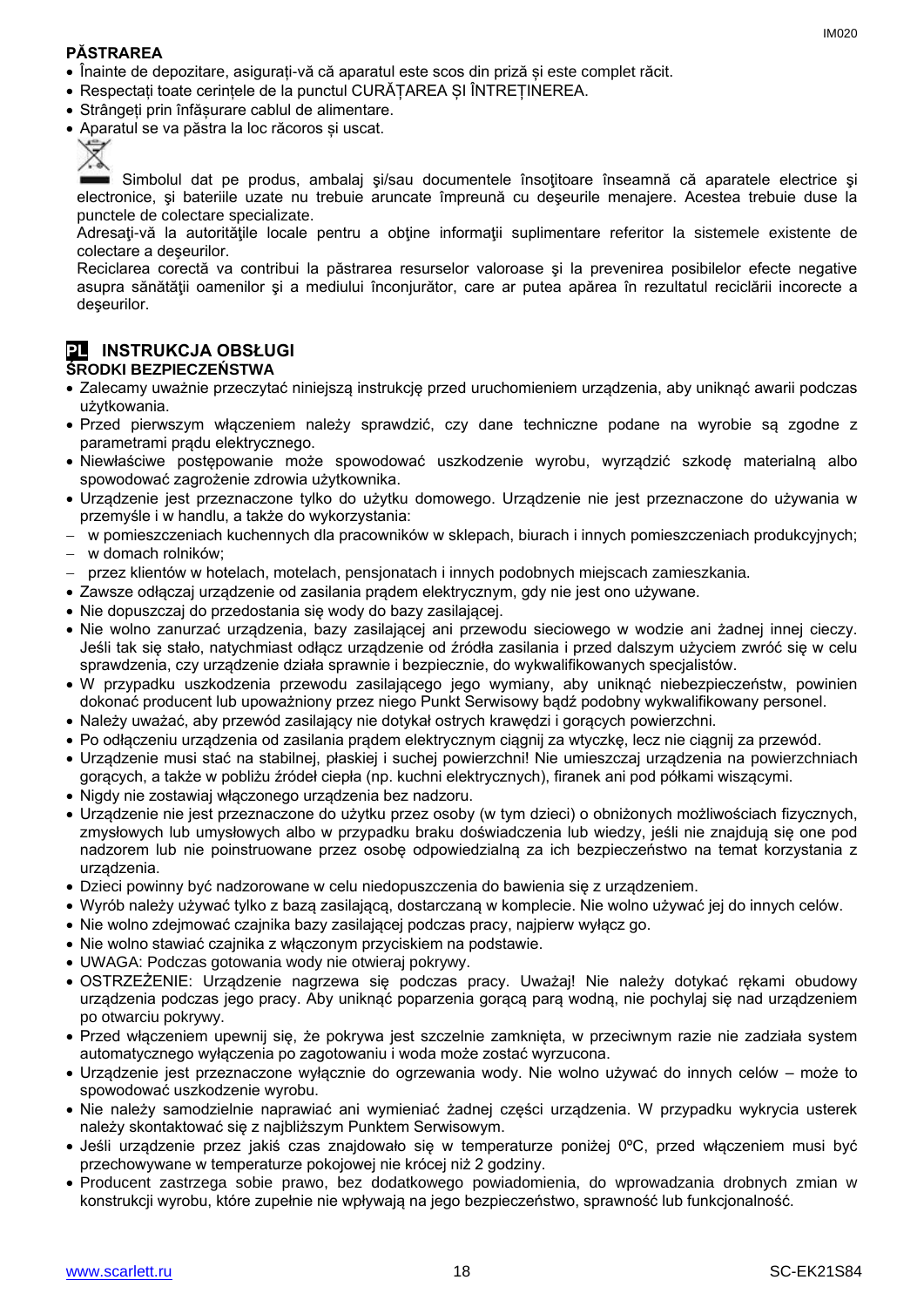Data produkcji jest wskazana na wyrobie i/albo na opakowaniu, a także w dokumentacji towyrzyszącej, w formacie XX.XXXX, gdzie pierwsze dwie liczby "XX" to miesiąc produkcji, następne cztery cyfry "XXXX" to rok produkcji.

#### **PRZYGOTOWANIE**

- Czajnik przeznaczony jest do gotowania wody.
- W celu usunięcia zapachów z nowego urządzenia przed pierwszym użyciem zagotuj wodę w czajniku, dodając do niej sok 1-3 cytryn lub torebkę kwasu cytrynowego.
- Pozostaw roztwór na 12 godzin, następnie znów zagotuj.
- Wylej roztwór i starannie wypłucz czajnik wewnątrz, nie dopuszczając do przedostania się wody do styków elektrycznych
- W razie potrzeby powtórz procedurę.

#### **PRACA**

WLEWANIE WODY

- Zdejmij czajnik z bazy zasilającej.
- Możesz napełnić go poprzez dzióbek lub gardziel, otwierając pokrywę.
- Aby uniknąć przegrzania czajnika nie zaleca się wlewać mniej niż 0,5 l wody (poniżej kreski "MIN"). Nie wlewaj więcej niż 1,7 l wody (powyżej kreski "MAX"), w przeciwnym razie ona może zostać wyrzucona przez dzióbek przy gotowaniu.

**WŁACZANIE** 

- Postaw wypełniony wodą czajnik na bazę zasilającą.
- Podłącz przewód zasilający do źródła zasilania prądem elektrycznym i włącz czajnik, przy tym zapali się lampka kontrolna pracy.

WYŁACZANIE

- Po zagotowaniu wody czajnik wyłączy się automatycznie, a kontrolka zgaśnie.
- *UWAGA:* Twój czajnik wyposażony jest w system ochrony przed przegrzaniem. Jeśli w czajniku brak lub mało wody, wyłączy się automatycznie. Jeśli to się stało, należy odczekać co najmniej 10 minut, aż czajnik ostygnie, po czym można wlewać wodę.

PONOWNE WŁĄCZENIE

 Jeśli czajnik dopiero co zagotował się i automatycznie odłączył się, a chcesz ponownie podgrzać wodę, poczekaj 15-20 sekund przed ponownym włączeniem.

#### **CZYSZCZENIE I KONSERWACJA**

- Wylej całą wodę przez gardziel, otwierając pokrywę.
- Przed rozpoczęciem zawsze odłączyć urządzenie od zasilania i odczekać, aż w całości ostygnie.
- W żadnym wypadku nie myj czajnika ani bazy zasilającej bieżącą wodą. Wytrzyj zewnętrzną obudowę i bazę najpierw zwilżoną, miękką szmatką, a następnie wytrzyj do sucha. Nie należy stosować środków czyszczących o własnościach ściernych, metalowych gąbek i szczotek, a także rozpuszczalników organicznych.
- Regularnie czyść wyrób od kamienia specjalnymi środkami, które można kupić w sieci handlowej. Stosując środki czystości, postępuj zgodnie z instrukcjami na ich opakowaniu.

#### CZYSZCZENIE FILTRA

- Wyjmij filtr z czajnika.
- Delikatnie wytrzyj filtr, miękką szczotką (nie jest dostarczona w komplecie) usuń zanieczyszczenia pod strumieniem wody.
- Włóż filtr z powrotem.

#### **PRZECHOWYWANIE**

- Przed przechowywaniem upewnij się, że urządzenie jest odłączone od sieci elektrycznej i całkowicie ostygło.
- Spełniaj wszystkie wymagania określone w sekcji CZYSZCZENIE I KONSERWACJA.
- Zwiń przewód zasilający.
- Przechowuj urządzenie w suchym i chłodnym miejscu.



Ten symbol umieszczony na wyrobie, opakowaniu i/lub dołączonej dokumentacji oznacza, że zużytych urządzeń elektrycznych i elektronicznych oraz baterii nie należy wyrzucać wraz ze zwykłymi odpadami gospodarstwa domowego. Należy je oddawać do specjalnych punktów odbioru.

Aby uzyskać więcej informacji na temat istniejących systemów zbierania odpadów, należy skontaktować się z władzami lokalnymi.

Prawidłowa utylizacja pomaga oszczędzać cenne zasoby i zapobiec ewentualnym negatywnym wpływom na zdrowie ludzi i stan środowiska naturalnego, które mogą powstać w wyniku niewłaściwego postępowania z odpadami.